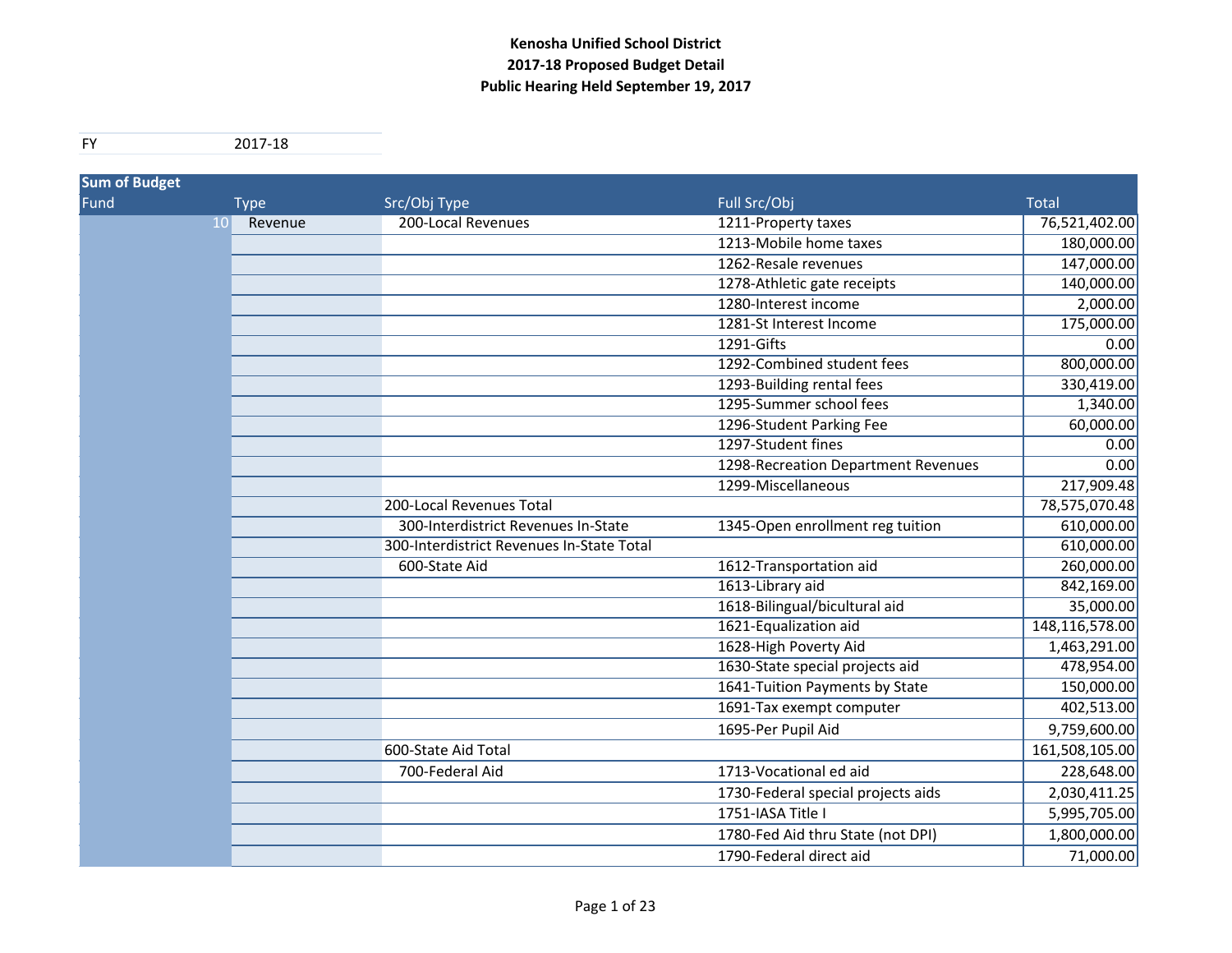| <b>Sum of Budget</b> |                      |                               |                                    |                |
|----------------------|----------------------|-------------------------------|------------------------------------|----------------|
| Fund                 | <b>Type</b>          | Src/Obj Type                  | Full Src/Obj                       | <b>Total</b>   |
|                      | 10 Revenue           | 700-Federal Aid Total         |                                    | 10,125,764.25  |
|                      |                      | 900-Revenue Adjustments       | 1968-Debt Premium                  | 185,850.00     |
|                      |                      |                               | 1971-Refund of Prior Year Expenses | 102,000.00     |
|                      |                      |                               | 1990-Miscellaneous Revenues        | 90,000.00      |
|                      |                      | 900-Revenue Adjustments Total |                                    | 377,850.00     |
|                      | <b>Revenue Total</b> |                               |                                    | 251,196,789.73 |
|                      | Expense              | 100-Salaries                  | 2110-Perm FT Administrator         | 9,164,742.55   |
|                      |                      |                               | 2111-Perm FT Supervisory           | 1,565,193.13   |
|                      |                      |                               | 2112-Perm FT Technical             | 3,104,753.97   |
|                      |                      |                               | 2113-Perm FT teachers              | 83,932,688.74  |
|                      |                      |                               | 2114-Perm FT teacher consultant    | 82,903.00      |
|                      |                      |                               | 2115-Perm FT other professionals   | 134,996.47     |
|                      |                      |                               | 2116-Perm FT maintenance/trade     | 2,183,604.80   |
|                      |                      |                               | 2117-Perm FT secretary/clerical    | 4,902,267.27   |
|                      |                      |                               | 2118-Perm FT custodial             | 6,364,059.26   |
|                      |                      |                               | 2119-Perm FT education assistant   | 2,826,008.26   |
|                      |                      |                               | 2121-Perm PT officials             | 45,500.00      |
|                      |                      |                               | 2127-Perm PT secretary/clericals   | 50,024.00      |
|                      |                      |                               | 2128-Perm PT custodials            | 9,368.83       |
|                      |                      |                               | 2129-Perm PT ed assistants         | 23,437.46      |
|                      |                      |                               | 2140-Temporary Part Time           | 257,567.60     |
|                      |                      |                               | 2142-Temp PT technical             | 2,500.00       |
|                      |                      |                               | 2143-Temp PT Sub                   | 2,642,273.57   |
|                      |                      |                               | 2145-Temp PT police officers       | 286,202.07     |
|                      |                      |                               | 2147-Temp PT secretary             | 209,834.20     |
|                      |                      |                               | 2148-Temp PT custodial             | 168,247.46     |
|                      |                      |                               | 2149-Temp PT ed assistants         | 330,505.69     |
|                      |                      |                               | 2151-Vacation Pay                  | 150,000.00     |
|                      |                      |                               | 2152-Payouts for sick leave        | 500,000.00     |
|                      |                      |                               | 2153-Payouts for AST retirements   | 100,000.00     |
|                      |                      |                               | 2162-Overtime-technical            | 23,610.00      |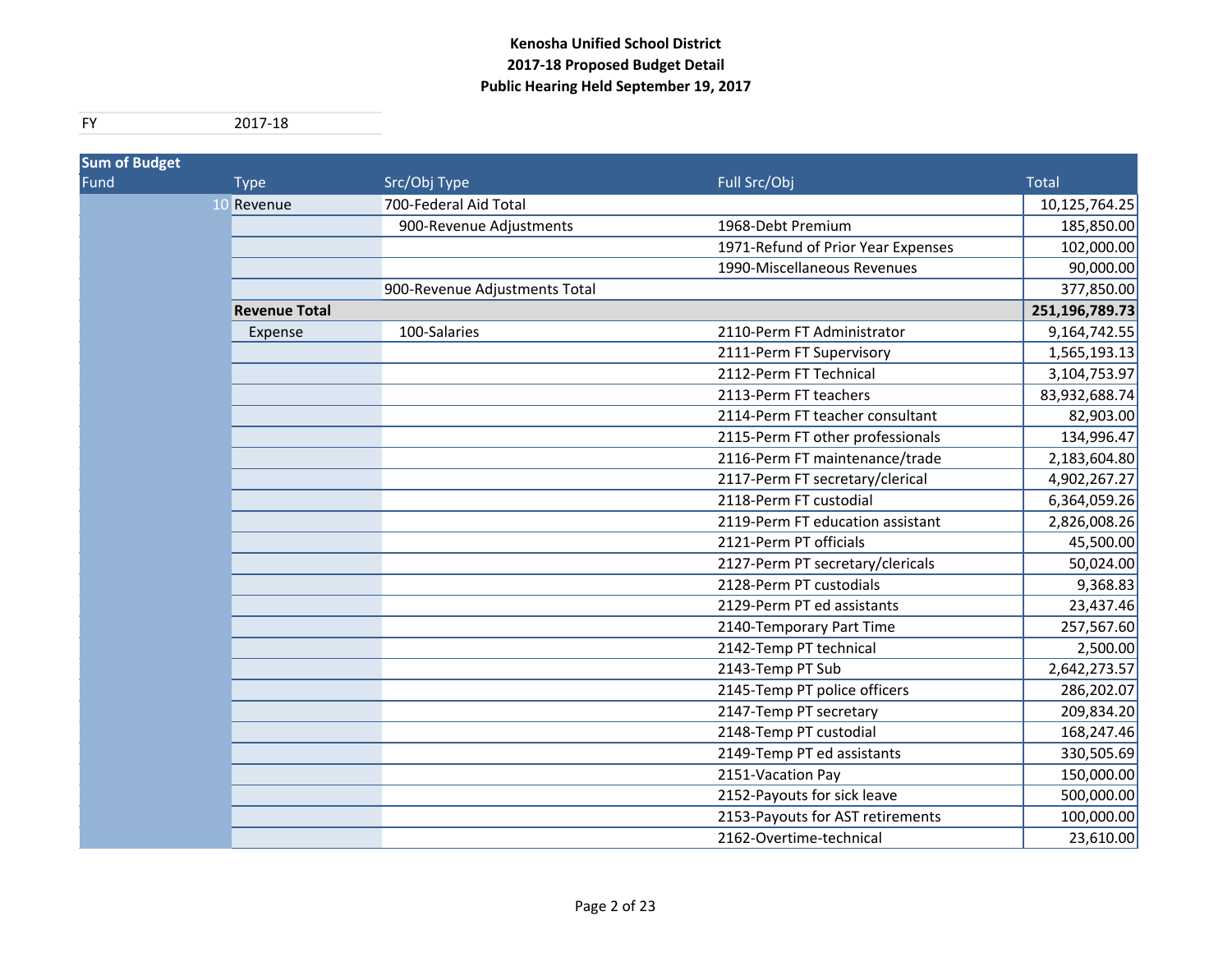| <b>Sum of Budget</b> |               |                        |                                   |                |
|----------------------|---------------|------------------------|-----------------------------------|----------------|
| Fund                 | <b>Type</b>   | Src/Obj Type           | Full Src/Obj                      | <b>Total</b>   |
|                      | 10<br>Expense | 100-Salaries           | 2166-Overtime-trades              | 75,000.00      |
|                      |               |                        | 2167-Overtime-secretary/clerical  | 52,661.30      |
|                      |               |                        | 2168-Overtime-custodial           | 157,230.00     |
|                      |               |                        | 2169-Overtime-ed assistants       | 517.37         |
|                      |               |                        | 2170-Add'l pay - Dept Chair       | 446,697.85     |
|                      |               |                        | 2171-Add'l pay-extra assignment   | 719,666.51     |
|                      |               |                        | 2172-Add'l pay-teacher subs       | 1,850.00       |
|                      |               |                        | 2173-Add'l pay-coaching           | 997,809.40     |
|                      |               |                        | 2175-Non-employee pay             | 60,500.00      |
|                      |               |                        | 2178-Curriculum writing           | 109,337.99     |
|                      |               |                        | 2179-Other pay-NOT OT             | 286,489.03     |
|                      |               |                        | 2192-Pay/school functions         | 15,761.90      |
|                      |               | 100-Salaries Total     |                                   | 121,983,809.68 |
|                      |               | 200-Benefits           | 2212-WRS Contribution-Cert ER     | 6,334,460.67   |
|                      |               |                        | 2214-WRS Contribution-NonCert ER  | 1,556,921.86   |
|                      |               |                        | 2218-Contr to OPEB Trust          | 4,821,104.11   |
|                      |               |                        | 2222-Fica/medicare                | 9,062,771.22   |
|                      |               |                        | 2230-Life insurance               | 338,796.50     |
|                      |               |                        | 2241-Health insurance             | 33,450,112.05  |
|                      |               |                        | 2243-Dental insurance             | 1,877,185.01   |
|                      |               |                        | 2251-Long term disab insurance    | 209,921.11     |
|                      |               |                        | 2253-Worker's compensation        | 1,186,689.64   |
|                      |               |                        | 2290-Employment physicals         | 2,000.00       |
|                      |               |                        | 2291-Credit reimbursements        | 50,000.00      |
|                      |               |                        | 2292-Annuity Payments by District | 0.00           |
|                      |               |                        | 2295-Other Contractual Benefits   | 0.00           |
|                      |               |                        | 2296-Other Taxable Benefits       | 0.00           |
|                      |               | 200-Benefits Total     |                                   | 58,889,962.17  |
|                      |               | 300-Purchased Services | 2310-Athletic officials           | 105,780.17     |
|                      |               |                        | 2311-Prof/tech services           | 885,049.64     |
|                      |               |                        | 2312-Conference Registration Fees | 435,852.46     |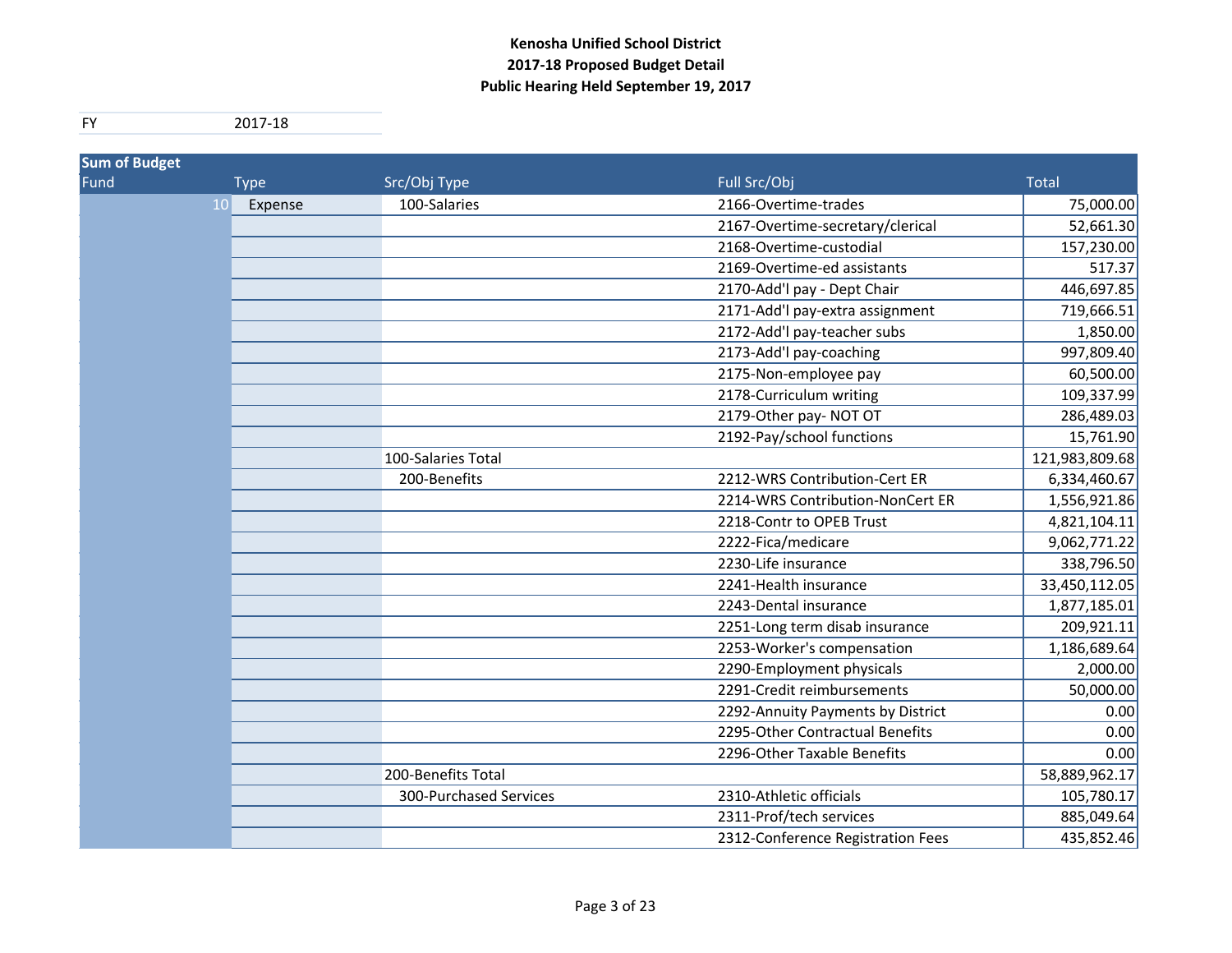| <b>Sum of Budget</b> |             |         |                        |                                     |              |
|----------------------|-------------|---------|------------------------|-------------------------------------|--------------|
| Fund                 | <b>Type</b> |         | Src/Obj Type           | Full Src/Obj                        | <b>Total</b> |
|                      | 10          | Expense | 300-Purchased Services | 2313-Pupil services                 | 695,665.10   |
|                      |             |         |                        | 2314-Staff services                 | 489,431.15   |
|                      |             |         |                        | 2315-Consulting services            | 164,800.00   |
|                      |             |         |                        | 2316-Site Rentals-Off KUSD Property | 36,658.80    |
|                      |             |         |                        | 2317-Independent Contractor         | 157,122.13   |
|                      |             |         |                        | 2318-Legal Services                 | 163,940.00   |
|                      |             |         |                        | 2319-Parent services                | 1,847.50     |
|                      |             |         |                        | 2324-Equipment maintenance          | 180,648.78   |
|                      |             |         |                        | 2325-Vehicle Maintenance            | 50,000.00    |
|                      |             |         |                        | 2327-Construction services          | 1,617,814.40 |
|                      |             |         |                        | 2329-Property services              | 759,521.55   |
|                      |             |         |                        | 2331-Gas for heat                   | 1,052,599.00 |
|                      |             |         |                        | 2334-Electricity for Heat           | 152.98       |
|                      |             |         |                        | 2335-Gas for other than heat        | 436.00       |
|                      |             |         |                        | 2336-Electricity                    | 2,902,545.74 |
|                      |             |         |                        | 2337-Water services                 | 448,800.00   |
|                      |             |         |                        | 2339-Energy conservation            | 450,000.00   |
|                      |             |         |                        | 2341-Pupil Bus Travel(func 2567)    | 4,299,537.99 |
|                      |             |         |                        | 2342-Employee Travel Exp            | 613,793.18   |
|                      |             |         |                        | 2343-Empl in-dist mileage           | 30,543.74    |
|                      |             |         |                        | 2344-Recruitment travel             | 10,000.00    |
|                      |             |         |                        | 2346-Non-Employee Travel Exp        | 2,200.00     |
|                      |             |         |                        | 2348-Vehicle Fuel                   | 80,100.00    |
|                      |             |         |                        | 2349-Other Travel-SpEd              | 0.00         |
|                      |             |         |                        | 2351-Advertising                    | 73,597.03    |
|                      |             |         |                        | 2353-Postage                        | 117,384.56   |
|                      |             |         |                        | 2354-Printing & Copying Costs       | 624,524.81   |
|                      |             |         |                        | 2355-Telephone                      | 456,729.82   |
|                      |             |         |                        | 2359-Other Communication            | 1,192.00     |
|                      |             |         |                        | 2361-Admin computer services        | 657,369.15   |
|                      |             |         |                        | 2362-Instruct computing services    | 24,249.78    |
|                      |             |         |                        |                                     |              |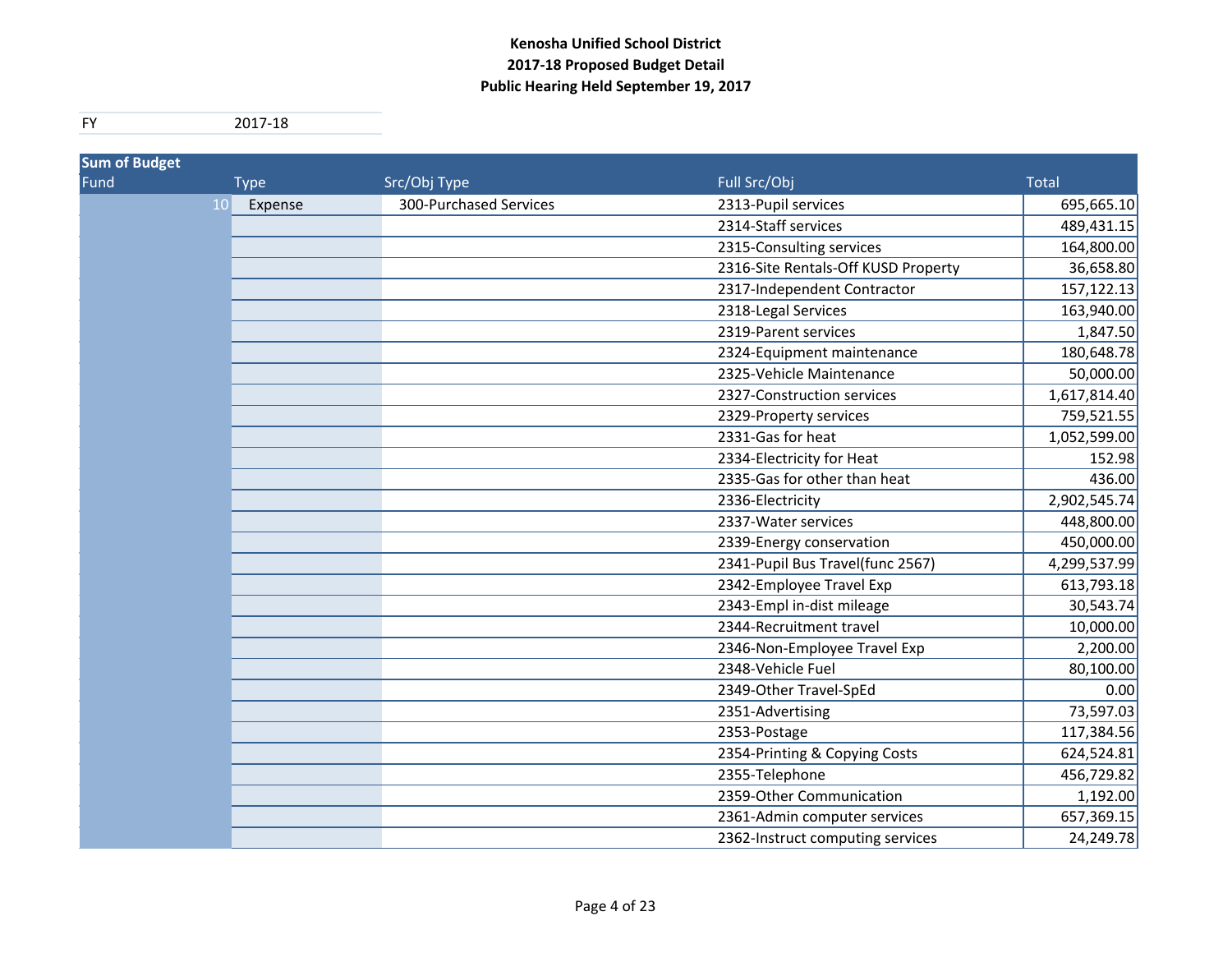| <b>Sum of Budget</b> |             |                              |                                     |               |
|----------------------|-------------|------------------------------|-------------------------------------|---------------|
| Fund                 | <b>Type</b> | Src/Obj Type                 | Full Src/Obj                        | <b>Total</b>  |
| <b>10</b>            | Expense     | 300-Purchased Services       | 2382-Open enrollment payments       | 2,900,000.00  |
|                      |             |                              | 2386-Payments to CESA               | 123,995.23    |
|                      |             |                              | 2387-Tuition Payments(State)        | 1,151,505.63  |
|                      |             |                              | 2389-Payment to Tech Colleges       | 383,821.52    |
|                      |             | 300-Purchased Services Total |                                     | 22,149,209.84 |
|                      |             | 400-Supplies                 | 2410-General Supplies (SPED only)   | 96.00         |
|                      |             |                              | 2411-General supplies               | 5,249,097.84  |
|                      |             |                              | 2413-Printer Toner & Printer Ink    | 126,007.64    |
|                      |             |                              | 2415-Food supplies                  | 130,093.90    |
|                      |             |                              | 2416-Medical supplies               | 32,553.99     |
|                      |             |                              | 2417-Copier & Printer Paper         | 212,910.71    |
|                      |             |                              | 2420-Apparel                        | 17,041.50     |
|                      |             |                              | 2431-AV materials (Instructional)   | 13,568.20     |
|                      |             |                              | 2432-Library books (Instructional)  | 318,022.79    |
|                      |             |                              | 2433-Newspapers (Instructional)     | 8,727.04      |
|                      |             |                              | 2434-Periodicals (Instructional)    | 14,976.99     |
|                      |             |                              | 2435-Software (Instructional)       | 996,970.43    |
|                      |             |                              | 2436-CSF Computers & Equipment      | 263,562.59    |
|                      |             |                              | 2439-Professional Books-OtherMedia  | 318,009.32    |
|                      |             |                              | 2440-Small Equip <\$1000 (non-tech) | 1,000,573.70  |
|                      |             |                              | 2442-Equip \$1000-5000 (non-tech)   | 132,365.64    |
|                      |             |                              | 2444-Furnishings <\$1000 each       | 152,816.26    |
|                      |             |                              | 2447-Tech Equip \$1000-5000         | 590,455.83    |
|                      |             |                              | 2448-Small Technical Equip <\$1000  | 2,498,635.84  |
|                      |             |                              | 2450-Objects for resale             | 1,067.69      |
|                      |             |                              | 2470-Textbooks                      | 628,693.29    |
|                      |             |                              | 2471-Workbooks                      | 170,054.98    |
|                      |             |                              | 2480-Software (Non-Instructional)   | 265,663.04    |
|                      |             |                              | 2481-Prof Books(Non-Instructional)  | 0.00          |
|                      |             |                              | 2490-Media rentals                  | 10,294.07     |
|                      |             |                              | 2491-Prof Materials(Non-Instructnl) | 39,823.64     |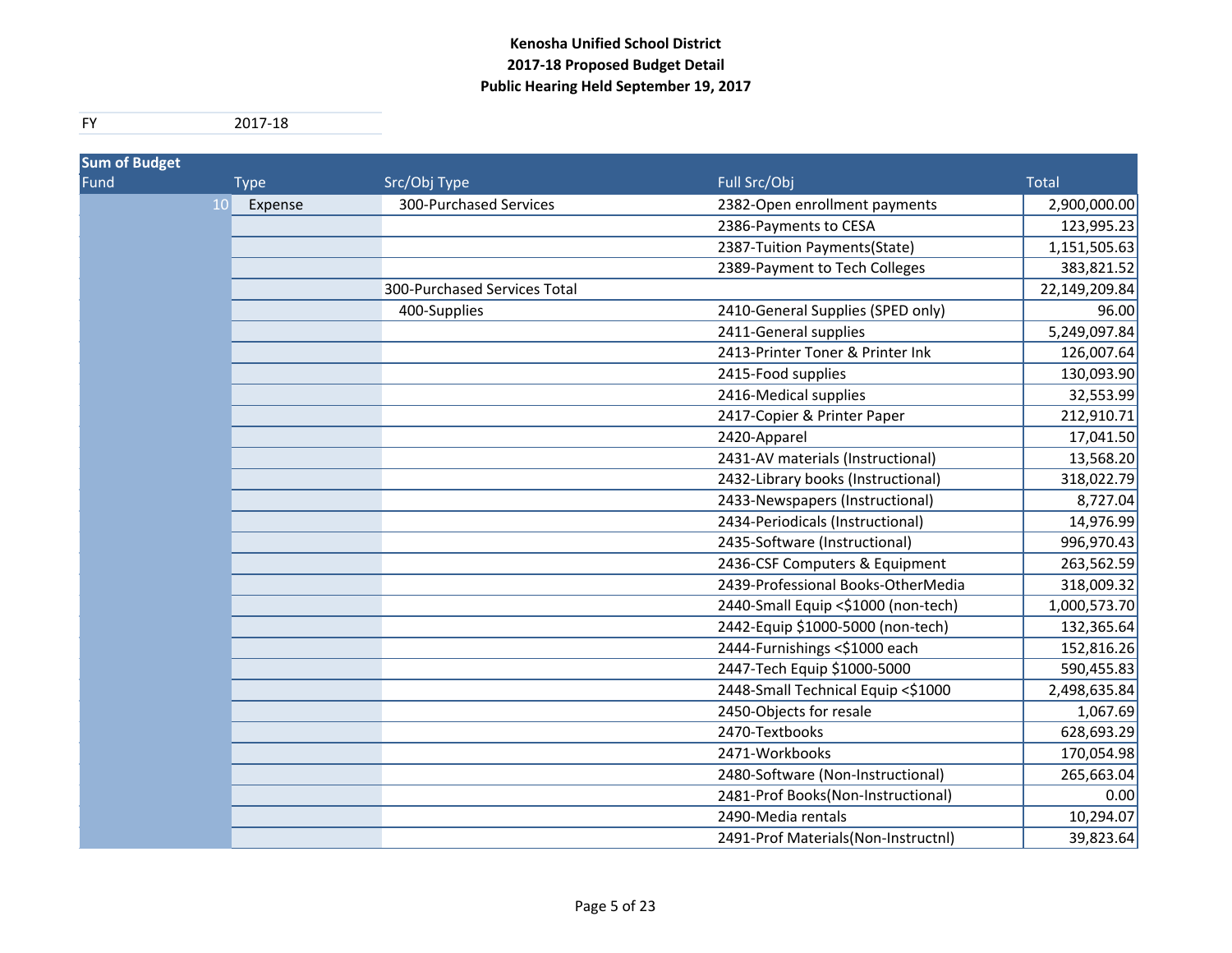| <b>Sum of Budget</b> |               |                          |                                       |               |
|----------------------|---------------|--------------------------|---------------------------------------|---------------|
| Fund                 | <b>Type</b>   | Src/Obj Type             | Full Src/Obj                          | <b>Total</b>  |
|                      | 10<br>Expense | 400-Supplies             | 2498-Athletic Reimbursement           | $-19,121.75$  |
|                      |               | 400-Supplies Total       |                                       | 13,172,961.17 |
|                      |               | 500-Capital Outlay       | 2511-Land Purchases                   | 0.00          |
|                      |               |                          | 2517-Land Rental                      | 8,000.00      |
|                      |               |                          | 2521-Land Improvements-Additions      | 1,300.00      |
|                      |               |                          | 2537-Building Rental (Long Term)      | 510,443.00    |
|                      |               |                          | 2541-Building Improvement-Additions   | 83,989.14     |
|                      |               |                          | 2542-Building Imprv Remodel/Replace   | 310,369.61    |
|                      |               |                          | 2551-New Equip \$1000-5000 (ea.)      | 0.00          |
|                      |               |                          | 2552-New Equip >\$5000 (ea.)          | 76,430.00     |
|                      |               |                          | 2557-New Tech Equip \$1000-5000(ea.)  | 0.00          |
|                      |               |                          | 2558-New Tech Equip > \$5000 (ea.)    | 118,070.00    |
|                      |               |                          | 2561-Replace Equip \$1000-5000 (ea.)  | 0.00          |
|                      |               |                          | 2562-Replace Equip >\$5000 (ea.)      | 68,096.00     |
|                      |               |                          | 2567-Repl Tech Eq \$1000-5000(ea.)    | 0.00          |
|                      |               |                          | 2568-Replace Technical Equip > \$5000 | 24,600.00     |
|                      |               |                          | 2571-Equipment rental                 | 3,523.33      |
|                      |               |                          | 2572-Vehicle rental                   | 199,418.25    |
|                      |               | 500-Capital Outlay Total |                                       | 1,404,239.33  |
|                      |               | 600-Debt                 | 2682-Interest-short term              | 360,000.00    |
|                      |               |                          | 2691-Paying agent fees                | 71,000.00     |
|                      |               | 600-Debt Total           |                                       | 431,000.00    |
|                      |               | 700-Insurances           | 2711-Liability insurance              | 200,150.00    |
|                      |               |                          | 2712-Property insurance               | 390,000.00    |
|                      |               |                          | 2730-Unemployment comp.               | 168,434.00    |
|                      |               | 700-Insurances Total     |                                       | 758,584.00    |
|                      |               | 800-Transfers            | 2827-Gen Operating Trans Out to 27    | 31,407,560.67 |
|                      |               |                          | 2838-Operating Transfer to F38        | 500,000.00    |
|                      |               | 800-Transfers Total      |                                       | 31,907,560.67 |
|                      |               | 900-Other                | 2941-District dues/fees               | 78,704.00     |
|                      |               |                          | 2942-Employee dues/fees               | 102,696.30    |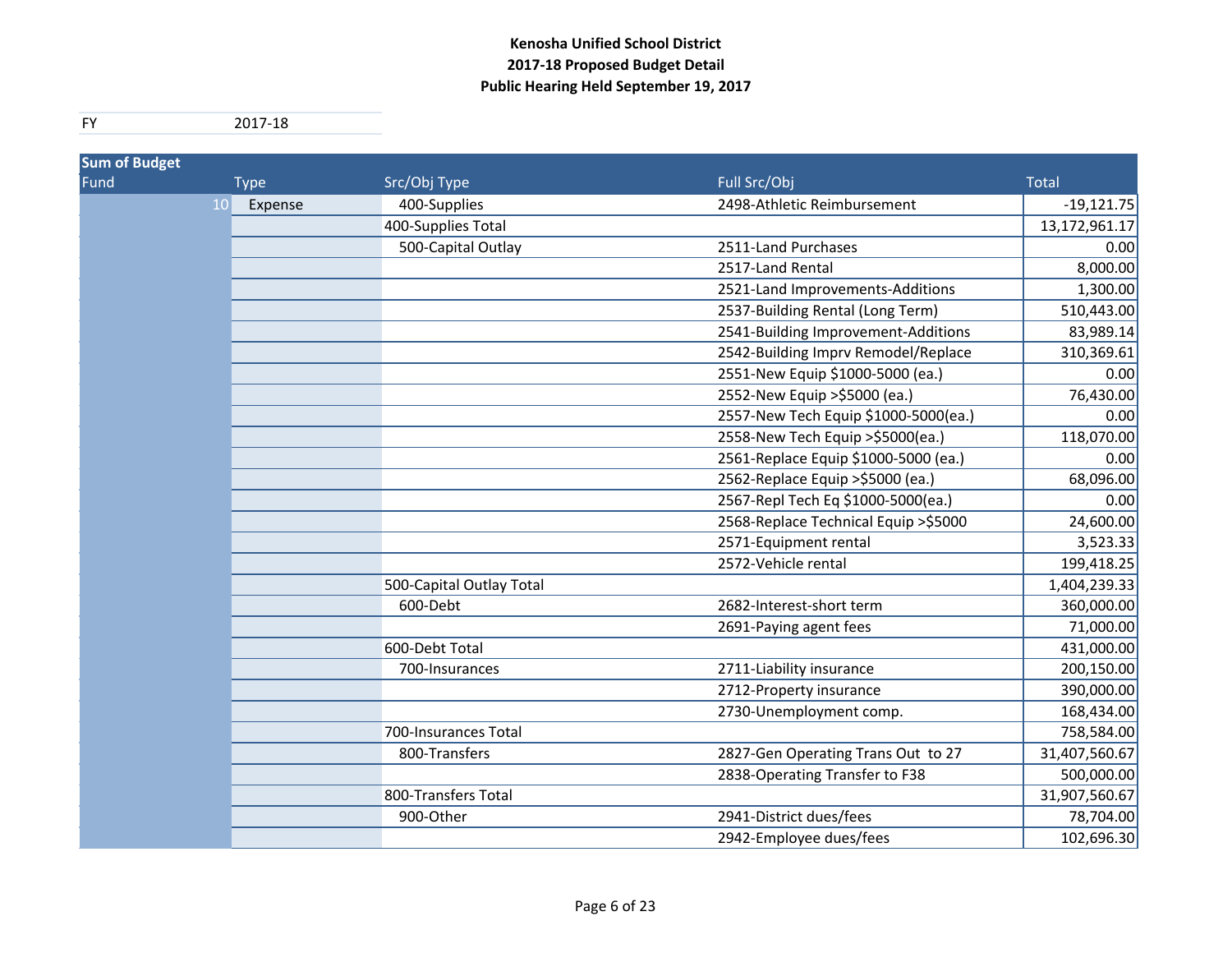| <b>Sum of Budget</b> |                      |                              |                                     |                |
|----------------------|----------------------|------------------------------|-------------------------------------|----------------|
| Fund                 | <b>Type</b>          | Src/Obj Type                 | Full Src/Obj                        | <b>Total</b>   |
| 10                   | Expense              | 900-Other                    | 2943-Student dues/fees              | 142,792.34     |
|                      |                      |                              | 2944-False alarm fees               | 19,678.00      |
|                      |                      |                              | 2945-Bank/Credit Card Fees          | 30,000.00      |
|                      |                      |                              | 2969-Accounting adjustments         | $-9,455.92$    |
|                      |                      |                              | 2971-Refund pr yr/aidable           | 0.00           |
|                      |                      |                              | 2972-Refund pr yr/non-aidable       | 0.00           |
|                      |                      |                              | 2990-Miscellaneous                  | 135,048.15     |
|                      |                      | 900-Other Total              |                                     | 499,462.87     |
|                      | <b>Expense Total</b> |                              |                                     | 251,196,789.73 |
| 21                   | Revenue              | 200-Local Revenues           | 1291-Gifts                          | 0.00           |
|                      |                      |                              | 1298-Recreation Department Revenues | 0.00           |
|                      |                      | 200-Local Revenues Total     |                                     | 0.00           |
|                      | <b>Revenue Total</b> |                              |                                     | 0.00           |
|                      | Expense              | 300-Purchased Services       | 2311-Prof/tech services             | 0.00           |
|                      |                      |                              | 2316-Site Rentals-Off KUSD Property | 0.00           |
|                      |                      |                              | 2317-Independent Contractor         | 0.00           |
|                      |                      |                              | 2324-Equipment maintenance          | 0.00           |
|                      |                      |                              | 2351-Advertising                    | 0.00           |
|                      |                      | 300-Purchased Services Total |                                     | 0.00           |
|                      |                      | 400-Supplies                 | 2411-General supplies               | 0.00           |
|                      |                      |                              | 2415-Food supplies                  | 0.00           |
|                      |                      |                              | 2420-Apparel                        | 0.00           |
|                      |                      |                              | 2440-Small Equip <\$1000 (non-tech) | 0.00           |
|                      |                      |                              | 2442-Equip \$1000-5000 (non-tech)   | 0.00           |
|                      |                      |                              | 2448-Small Technical Equip <\$1000  | 0.00           |
|                      |                      |                              | 2450-Objects for resale             | 0.00           |
|                      |                      | 400-Supplies Total           |                                     | 0.00           |
|                      |                      | 500-Capital Outlay           | 2552-New Equip >\$5000 (ea.)        | 0.00           |
|                      |                      | 500-Capital Outlay Total     |                                     | 0.00           |
|                      |                      | 900-Other                    | 2941-District dues/fees             | 0.00           |
|                      |                      |                              | 2942-Employee dues/fees             | 0.00           |
|                      |                      |                              |                                     |                |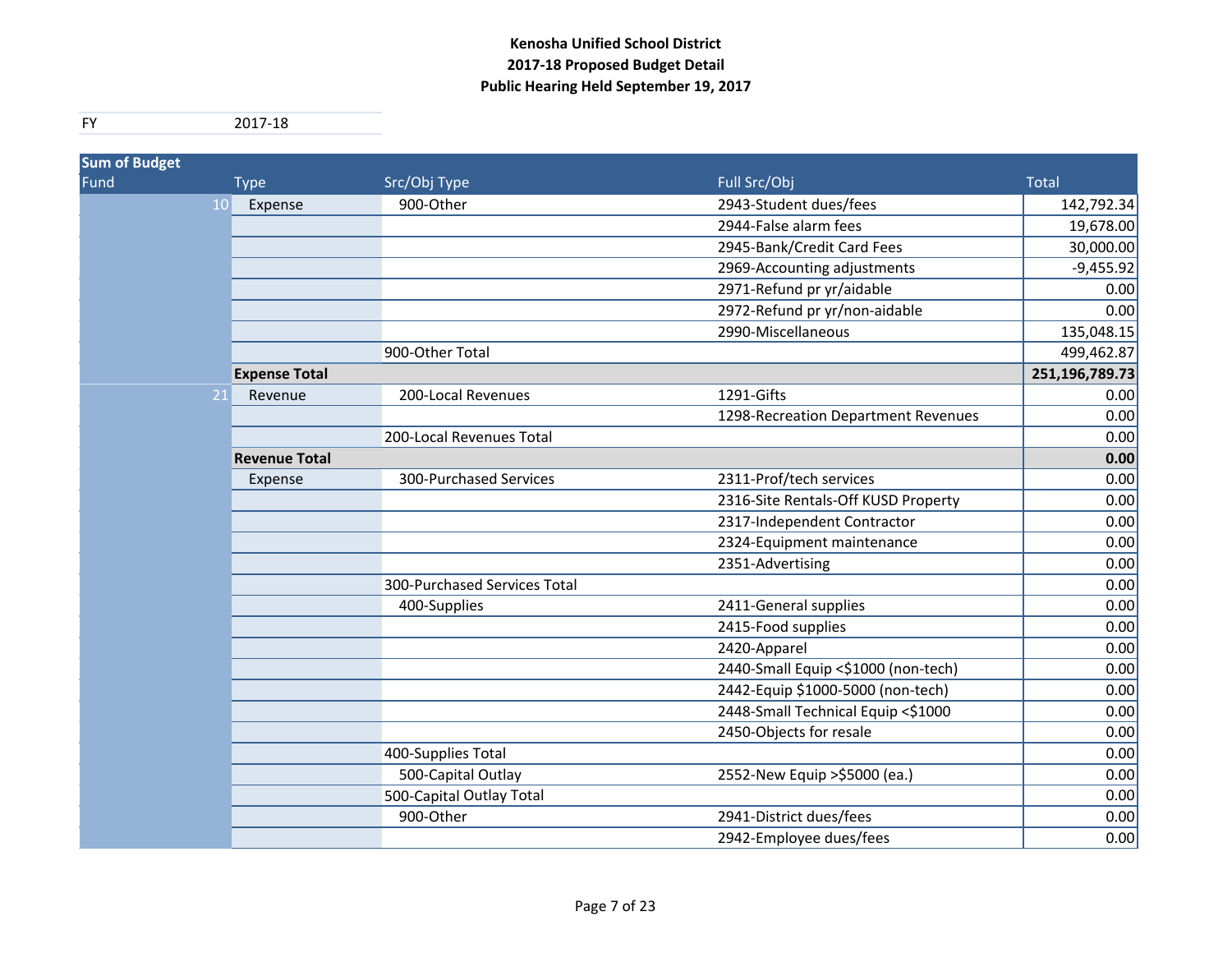| <b>Sum of Budget</b> |                      |                        |                                   |              |
|----------------------|----------------------|------------------------|-----------------------------------|--------------|
| Fund                 | <b>Type</b>          | Src/Obj Type           | Full Src/Obj                      | <b>Total</b> |
| 21                   | Expense              | 900-Other Total        |                                   | 0.00         |
|                      | <b>Expense Total</b> |                        |                                   | 0.00         |
| 25                   | Revenue              | 700-Federal Aid        | 1790-Federal direct aid           | 2,056,333.00 |
|                      |                      | 700-Federal Aid Total  |                                   | 2,056,333.00 |
|                      | <b>Revenue Total</b> |                        |                                   | 2,056,333.00 |
|                      | Expense              | 100-Salaries           | 2110-Perm FT Administrator        | 79,773.60    |
|                      |                      |                        | 2113-Perm FT teachers             | 213,309.00   |
|                      |                      |                        | 2117-Perm FT secretary/clerical   | 126,250.80   |
|                      |                      |                        | 2118-Perm FT custodial            | 24,867.44    |
|                      |                      |                        | 2119-Perm FT education assistant  | 538,806.03   |
|                      |                      |                        | 2171-Add'l pay-extra assignment   | 0.00         |
|                      |                      | 100-Salaries Total     |                                   | 983,006.87   |
|                      |                      | 200-Benefits           | 2212-WRS Contribution-Cert ER     | 19,783.08    |
|                      |                      |                        | 2214-WRS Contribution-NonCert ER  | 46,569.89    |
|                      |                      |                        | 2218-Contr to OPEB Trust          | 43,272.13    |
|                      |                      |                        | 2222-Fica/medicare                | 75,200.03    |
|                      |                      |                        | 2230-Life insurance               | 3,282.36     |
|                      |                      |                        | 2241-Health insurance             | 547,838.89   |
|                      |                      |                        | 2243-Dental insurance             | 30,764.65    |
|                      |                      |                        | 2251-Long term disab insurance    | 1,887.40     |
|                      |                      |                        | 2253-Worker's compensation        | 9,830.07     |
|                      |                      | 200-Benefits Total     |                                   | 778,428.50   |
|                      |                      | 300-Purchased Services | 2312-Conference Registration Fees | 0.00         |
|                      |                      |                        | 2313-Pupil services               | 0.00         |
|                      |                      |                        | 2324-Equipment maintenance        | 0.00         |
|                      |                      |                        | 2327-Construction services        | 0.00         |
|                      |                      |                        | 2329-Property services            | 0.00         |
|                      |                      |                        | 2331-Gas for heat                 | 0.00         |
|                      |                      |                        | 2336-Electricity                  | 0.00         |
|                      |                      |                        | 2337-Water services               | 0.00         |
|                      |                      |                        | 2341-Pupil Bus Travel(func 2567)  | 0.00         |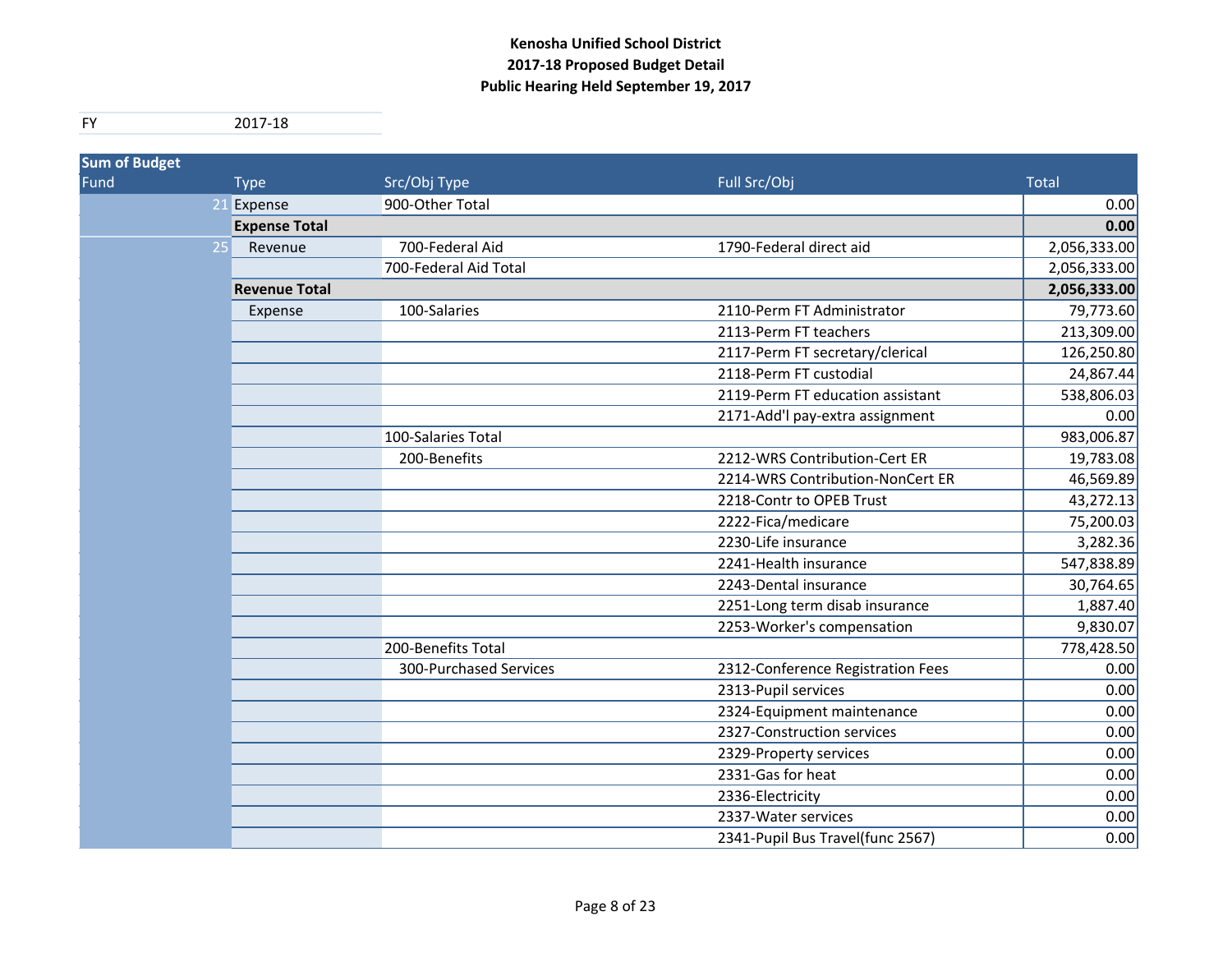| <b>Sum of Budget</b> |                      |                              |                                     |               |
|----------------------|----------------------|------------------------------|-------------------------------------|---------------|
| Fund                 | <b>Type</b>          | Src/Obj Type                 | Full Src/Obj                        | <b>Total</b>  |
| 25                   | Expense              | 300-Purchased Services       | 2342-Employee Travel Exp            | 0.00          |
|                      |                      |                              | 2343-Empl in-dist mileage           | 0.00          |
|                      |                      |                              | 2351-Advertising                    | 0.00          |
|                      |                      |                              | 2354-Printing & Copying Costs       | 0.00          |
|                      |                      |                              | 2355-Telephone                      | 0.00          |
|                      |                      | 300-Purchased Services Total |                                     | 0.00          |
|                      |                      | 400-Supplies                 | 2411-General supplies               | 294,897.63    |
|                      |                      |                              | 2413-Printer Toner & Printer Ink    | 0.00          |
|                      |                      |                              | 2415-Food supplies                  | 0.00          |
|                      |                      |                              | 2435-Software (Instructional)       | 0.00          |
|                      |                      |                              | 2439-Professional Books-OtherMedia  | 0.00          |
|                      |                      |                              | 2442-Equip \$1000-5000 (non-tech)   | 0.00          |
|                      |                      |                              | 2444-Furnishings <\$1000 each       | 0.00          |
|                      |                      |                              | 2448-Small Technical Equip <\$1000  | 0.00          |
|                      |                      |                              | 2491-Prof Materials(Non-Instructnl) | 0.00          |
|                      |                      | 400-Supplies Total           |                                     | 294,897.63    |
|                      |                      | 900-Other                    | 2943-Student dues/fees              | 0.00          |
|                      |                      | 900-Other Total              |                                     | 0.00          |
|                      | <b>Expense Total</b> |                              |                                     | 2,056,333.00  |
| 27                   | Revenue              | 100-Oper Trans In            | 1110-General Operating Trans In     | 31,407,560.67 |
|                      |                      | 100-Oper Trans In Total      |                                     | 31,407,560.67 |
|                      |                      | 200-Local Revenues           | 1299-Miscellaneous                  | 10,000.00     |
|                      |                      | 200-Local Revenues Total     |                                     | 10,000.00     |
|                      |                      | 600-State Aid                | 1611-State handicap aid             | 10,670,445.39 |
|                      |                      |                              | 1625-State Categorical Aid          | 550,000.00    |
|                      |                      | 600-State Aid Total          |                                     | 11,220,445.39 |
|                      |                      | 700-Federal Aid              | 1711-High Cost Special Ed Aid       | 160,000.00    |
|                      |                      |                              | 1730-Federal special projects aids  | 8,094,844.75  |
|                      |                      |                              | 1780-Fed Aid thru State (not DPI)   | 1,200,000.00  |
|                      |                      | 700-Federal Aid Total        |                                     | 9,454,844.75  |
|                      | <b>Revenue Total</b> |                              |                                     | 52,092,850.81 |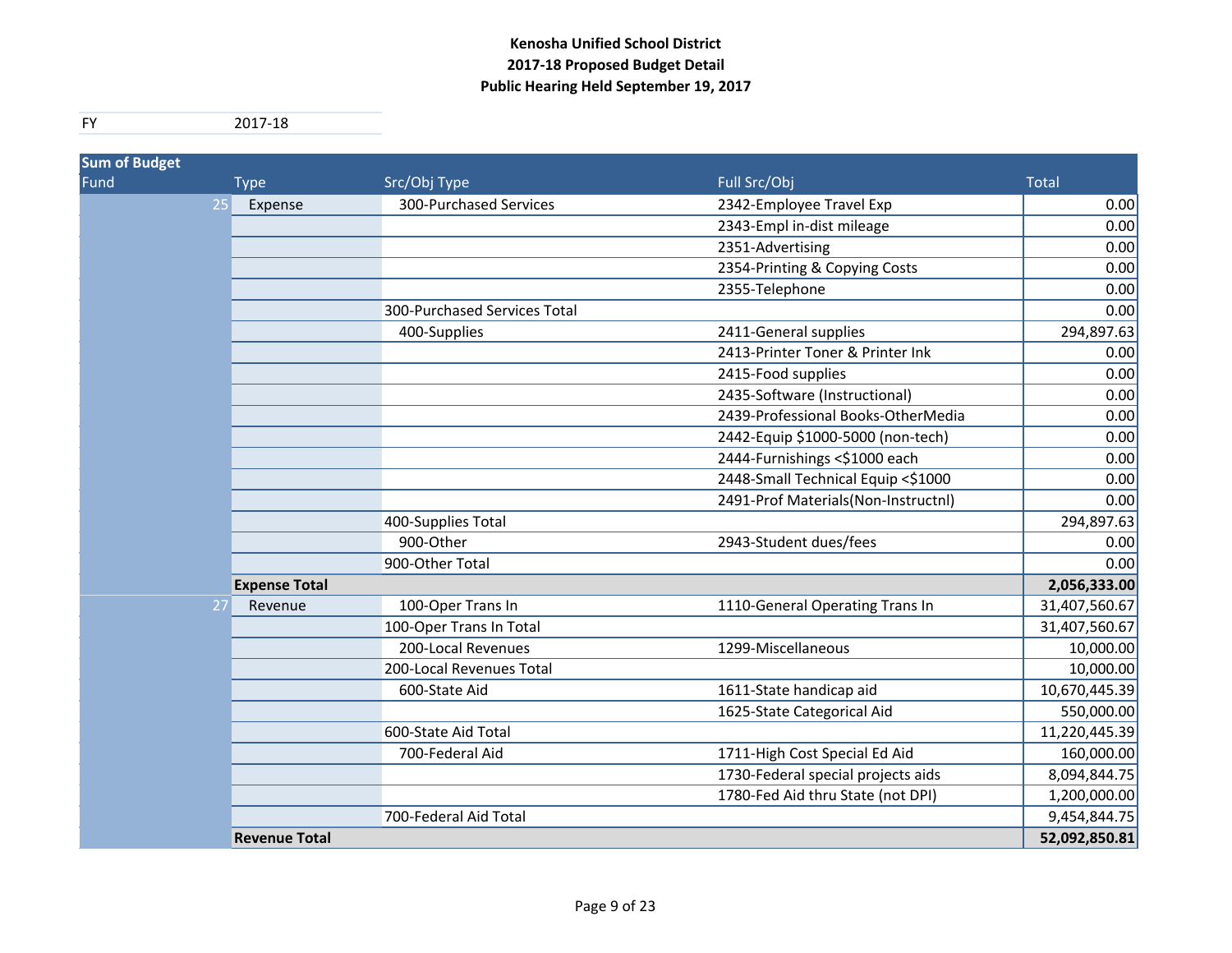| <b>Sum of Budget</b> |             |                        |                                   |               |
|----------------------|-------------|------------------------|-----------------------------------|---------------|
| Fund                 | <b>Type</b> | Src/Obj Type           | Full Src/Obj                      | <b>Total</b>  |
| 27                   | Expense     | 100-Salaries           | 2110-Perm FT Administrator        | 378,232.00    |
|                      |             |                        | 2112-Perm FT Technical            | 143,375.80    |
|                      |             |                        | 2113-Perm FT teachers             | 22,750,696.29 |
|                      |             |                        | 2114-Perm FT teacher consultant   | 329,984.27    |
|                      |             |                        | 2115-Perm FT other professionals  | 231,117.12    |
|                      |             |                        | 2117-Perm FT secretary/clerical   | 213,304.00    |
|                      |             |                        | 2119-Perm FT education assistant  | 3,416,483.17  |
|                      |             |                        | 2143-Temp PT Sub                  | 322,014.00    |
|                      |             |                        | 2145-Temp PT police officers      | 11,800.00     |
|                      |             |                        | 2147-Temp PT secretary            | 200.00        |
|                      |             |                        | 2149-Temp PT ed assistants        | 140,433.00    |
|                      |             |                        | 2164-Overtime-ed interpreters     | 1,500.00      |
|                      |             |                        | 2167-Overtime-secretary/clerical  | 8,175.00      |
|                      |             |                        | 2169-Overtime-ed assistants       | 5,100.00      |
|                      |             |                        | 2170-Add'l pay - Dept Chair       | 152,200.00    |
|                      |             |                        | 2171-Add'l pay-extra assignment   | 131,762.00    |
|                      |             |                        | 2173-Add'l pay-coaching           | 25,000.00     |
|                      |             |                        | 2179-Other pay-NOT OT             | 10,000.00     |
|                      |             |                        | 2190-Longevity pay                | 200.00        |
|                      |             | 100-Salaries Total     |                                   | 28,271,576.65 |
|                      |             | 200-Benefits           | 2212-WRS Contribution-Cert ER     | 1,582,221.55  |
|                      |             |                        | 2214-WRS Contribution-NonCert ER  | 290,624.25    |
|                      |             |                        | 2218-Contr to OPEB Trust          | 1,161,392.27  |
|                      |             |                        | 2222-Fica/medicare                | 2,144,986.46  |
|                      |             |                        | 2230-Life insurance               | 77,354.80     |
|                      |             |                        | 2241-Health insurance             | 9,643,208.90  |
|                      |             |                        | 2243-Dental insurance             | 565,879.20    |
|                      |             |                        | 2251-Long term disab insurance    | 51,743.04     |
|                      |             |                        | 2253-Worker's compensation        | 280,374.36    |
|                      |             | 200-Benefits Total     |                                   | 15,797,784.83 |
|                      |             | 300-Purchased Services | 2312-Conference Registration Fees | 204,000.00    |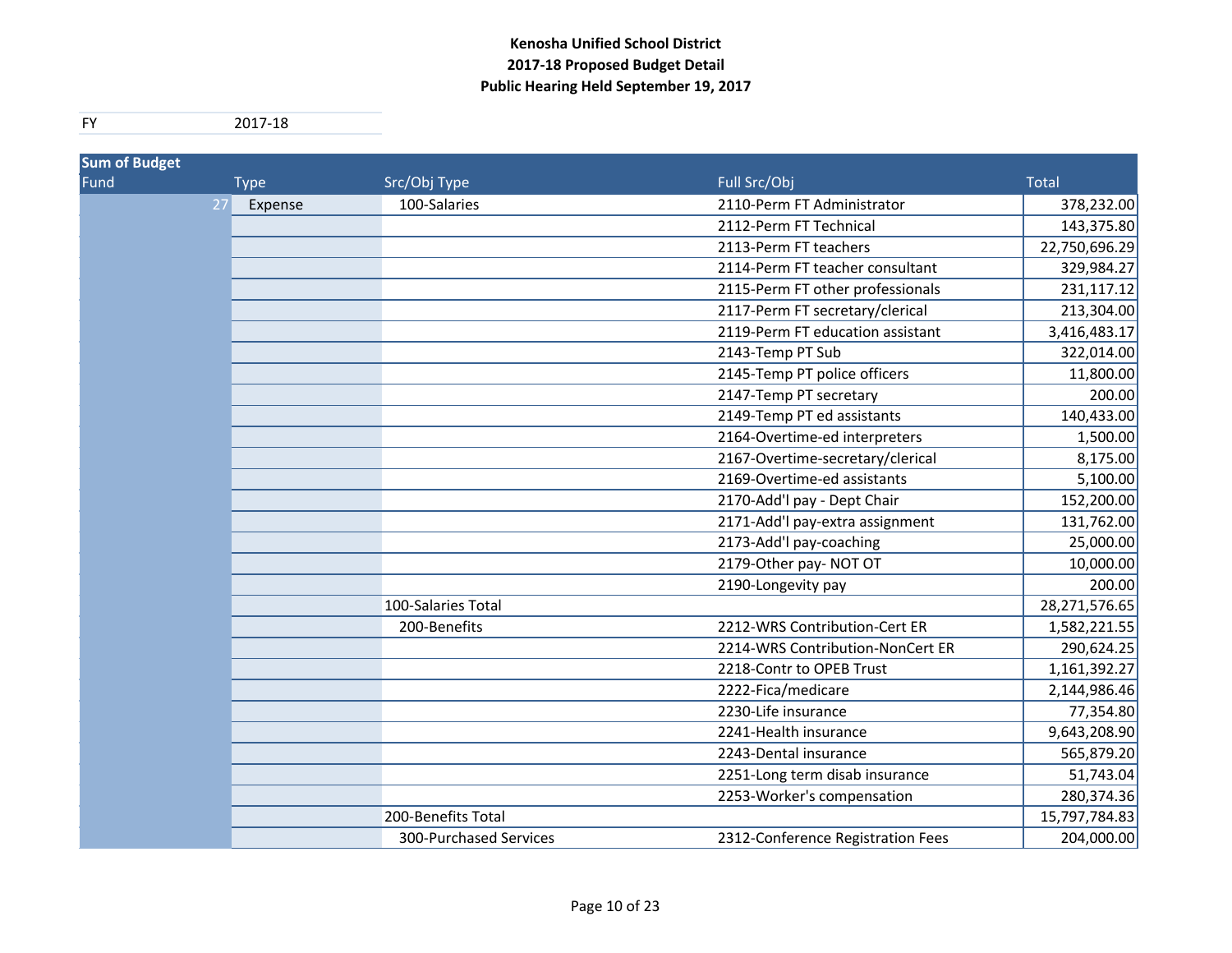| <b>Sum of Budget</b> |             |                              |                                     |              |
|----------------------|-------------|------------------------------|-------------------------------------|--------------|
| Fund                 | <b>Type</b> | Src/Obj Type                 | Full Src/Obj                        | <b>Total</b> |
| 27                   | Expense     | 300-Purchased Services       | 2313-Pupil services                 | 444,000.00   |
|                      |             |                              | 2316-Site Rentals-Off KUSD Property | 0.00         |
|                      |             |                              | 2317-Independent Contractor         | 5,500.00     |
|                      |             |                              | 2324-Equipment maintenance          | 90,000.00    |
|                      |             |                              | 2341-Pupil Bus Travel(func 2567)    | 3,386,053.96 |
|                      |             |                              | 2342-Employee Travel Exp            | 254,895.25   |
|                      |             |                              | 2343-Empl in-dist mileage           | 151,628.67   |
|                      |             |                              | 2344-Recruitment travel             | 500.00       |
|                      |             |                              | 2348-Vehicle Fuel                   | 10,000.00    |
|                      |             |                              | 2349-Other Travel-SpEd              | 3,100.00     |
|                      |             |                              | 2353-Postage                        | 30,000.00    |
|                      |             |                              | 2354-Printing & Copying Costs       | 25,295.02    |
|                      |             |                              | 2355-Telephone                      | 4,000.00     |
|                      |             |                              | 2370-Payment to Non-Governmental    | 67,220.48    |
|                      |             |                              | 2384-Payment to Non-WI Schl Distric | 0.00         |
|                      |             |                              | 2386-Payments to CESA               | 10,000.00    |
|                      |             | 300-Purchased Services Total |                                     | 4,686,193.38 |
|                      |             | 400-Supplies                 | 2410-General Supplies (SPED only)   | 249,350.00   |
|                      |             |                              | 2411-General supplies               | 782,988.35   |
|                      |             |                              | 2413-Printer Toner & Printer Ink    | 291,511.53   |
|                      |             |                              | 2415-Food supplies                  | 45,662.62    |
|                      |             |                              | 2416-Medical supplies               | 31,500.00    |
|                      |             |                              | 2417-Copier & Printer Paper         | 40,360.00    |
|                      |             |                              | 2434-Periodicals (Instructional)    | 150.00       |
|                      |             |                              | 2435-Software (Instructional)       | 399,180.06   |
|                      |             |                              | 2440-Small Equip <\$1000 (non-tech) | 26,695.00    |
|                      |             |                              | 2442-Equip \$1000-5000 (non-tech)   | 32,810.00    |
|                      |             |                              | 2444-Furnishings <\$1000 each       | 18,205.50    |
|                      |             |                              | 2447-Tech Equip \$1000-5000         | 5,500.00     |
|                      |             |                              | 2448-Small Technical Equip <\$1000  | 170,781.38   |
|                      |             |                              | 2450-Objects for resale             | 0.00         |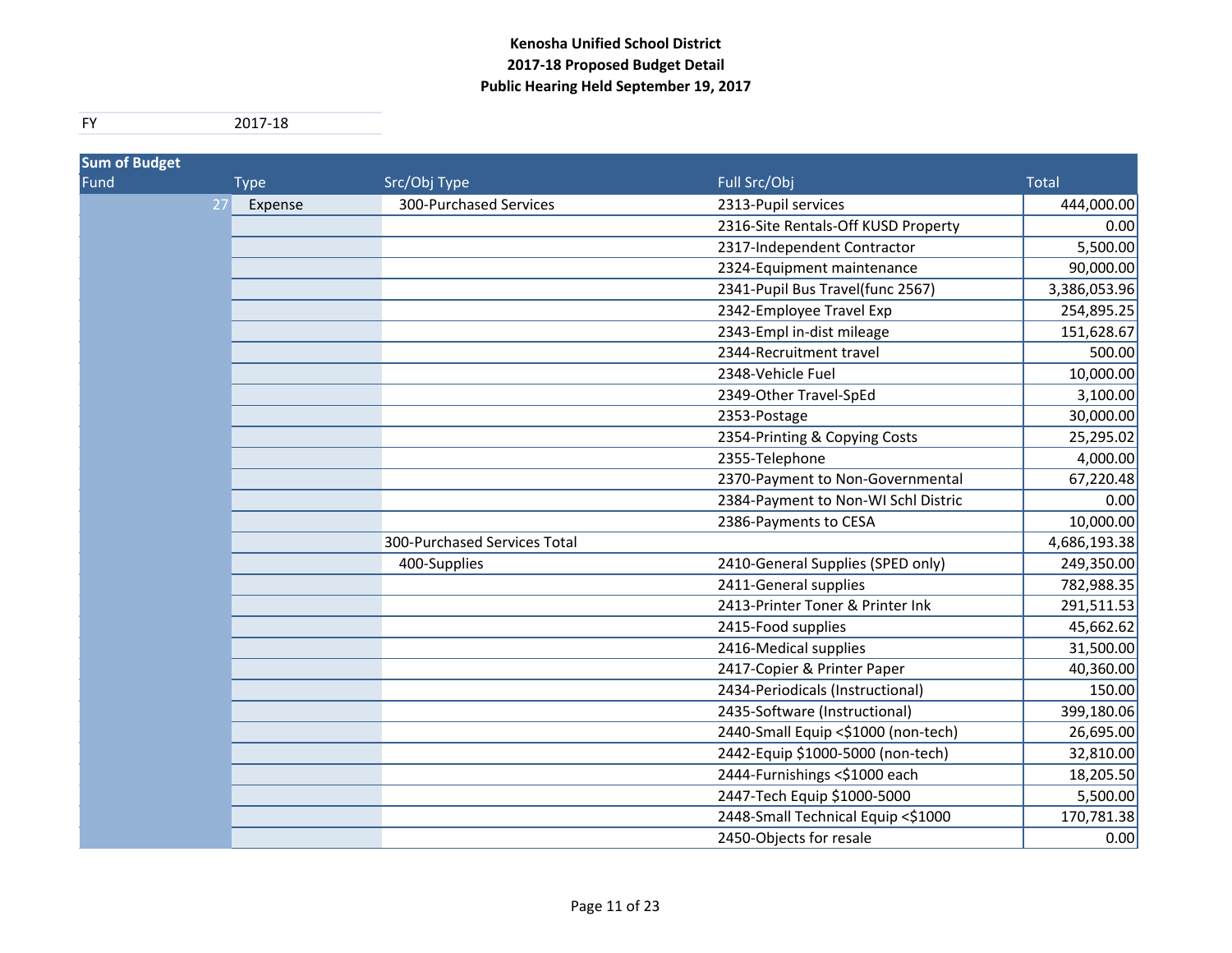| <b>Sum of Budget</b> |                      |                               |                                     |               |
|----------------------|----------------------|-------------------------------|-------------------------------------|---------------|
| Fund                 | <b>Type</b>          | Src/Obj Type                  | Full Src/Obj                        | <b>Total</b>  |
| 27                   | Expense              | 400-Supplies                  | 2471-Workbooks                      | 173.86        |
|                      |                      |                               | 2480-Software (Non-Instructional)   | 220,975.00    |
|                      |                      |                               | 2490-Media rentals                  | 39.26         |
|                      |                      |                               | 2491-Prof Materials(Non-Instructnl) | 60,500.00     |
|                      |                      | 400-Supplies Total            |                                     | 2,376,382.56  |
|                      |                      | 500-Capital Outlay            | 2537-Building Rental (Long Term)    | 30,000.00     |
|                      |                      |                               | 2542-Building Imprv Remodel/Replace | 3,195.00      |
|                      |                      |                               | 2551-New Equip \$1000-5000 (ea.)    | 0.00          |
|                      |                      | 500-Capital Outlay Total      |                                     | 33,195.00     |
|                      |                      | 900-Other                     | 2941-District dues/fees             | 50,000.00     |
|                      |                      |                               | 2942-Employee dues/fees             | 40,130.00     |
|                      |                      |                               | 2943-Student dues/fees              | 501,655.00    |
|                      |                      |                               | 2949-Other Dues/Fees                | 0.00          |
|                      |                      |                               | 2969-Accounting adjustments         | 335,933.39    |
|                      |                      | 900-Other Total               |                                     | 927,718.39    |
|                      | <b>Expense Total</b> |                               |                                     | 52,092,850.81 |
| 31                   | Revenue              | 200-Local Revenues            | 1280-Interest income                | 0.00          |
|                      |                      | 200-Local Revenues Total      |                                     | 0.00          |
|                      | <b>Revenue Total</b> |                               |                                     | 0.00          |
| 32                   | Revenue              | 200-Local Revenues            | 1211-Property taxes                 | 3,839,363.00  |
|                      |                      |                               | 1280-Interest income                | 2,500.00      |
|                      |                      | 200-Local Revenues Total      |                                     | 3,841,863.00  |
|                      |                      | 900-Revenue Adjustments       | 1971-Refund of Prior Year Expenses  | 689,888.00    |
|                      |                      | 900-Revenue Adjustments Total |                                     | 689,888.00    |
|                      | <b>Revenue Total</b> |                               |                                     | 4,531,751.00  |
|                      | Expense              | 600-Debt                      | 2674-Principal/State Trust          | 2,125,000.00  |
|                      |                      |                               | 2684-Interest/State Trust           | 181,815.00    |
|                      |                      |                               | 2685-Long Term Bond Interest        | 2,307,025.00  |
|                      |                      | 600-Debt Total                |                                     | 4,613,840.00  |
|                      | <b>Expense Total</b> |                               |                                     | 4,613,840.00  |
| 34                   | Revenue              | 200-Local Revenues            | 1211-Property taxes                 | 191,494.00    |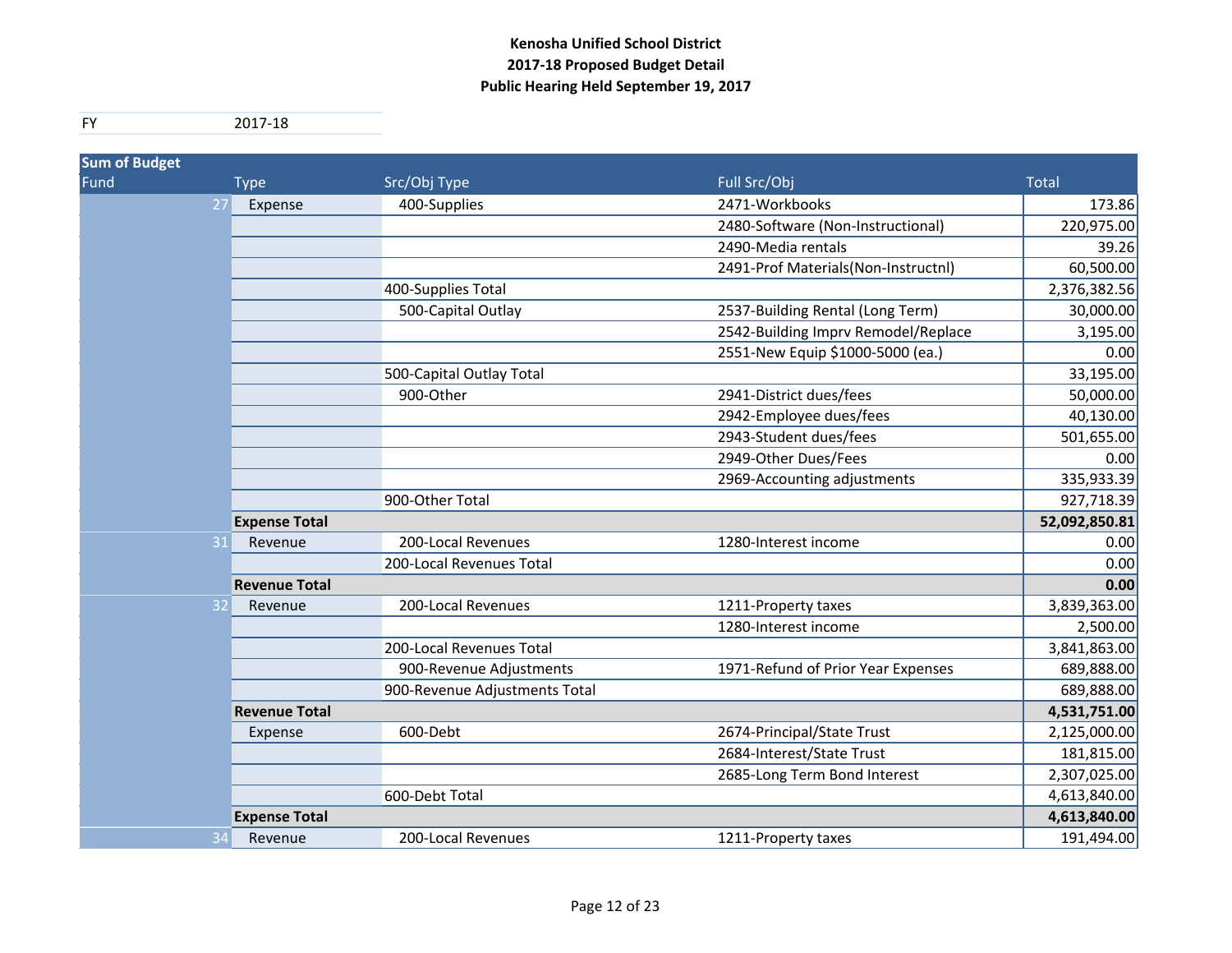| <b>Sum of Budget</b> |                      |                               |                                    |               |
|----------------------|----------------------|-------------------------------|------------------------------------|---------------|
| Fund                 | <b>Type</b>          | Src/Obj Type                  | Full Src/Obj                       | <b>Total</b>  |
|                      | Revenue              | 200-Local Revenues            | 1280-Interest income               | 200.00        |
|                      |                      | 200-Local Revenues Total      |                                    | 191,694.00    |
|                      | <b>Revenue Total</b> |                               |                                    | 191,694.00    |
|                      | Expense              | 600-Debt                      | 2675-Principal-long term bond      | 170,000.00    |
|                      |                      |                               | 2685-Long Term Bond Interest       | 25,425.00     |
|                      |                      | 600-Debt Total                |                                    | 195,425.00    |
|                      | <b>Expense Total</b> |                               |                                    | 195,425.00    |
| 35                   | Revenue              | 200-Local Revenues            | 1280-Interest income               | 0.00          |
|                      |                      | 200-Local Revenues Total      |                                    | 0.00          |
|                      | <b>Revenue Total</b> |                               |                                    | 0.00          |
| 36                   | Revenue              | 200-Local Revenues            | 1280-Interest income               | 0.00          |
|                      |                      | 200-Local Revenues Total      |                                    | 0.00          |
|                      | <b>Revenue Total</b> |                               |                                    | 0.00          |
| 37                   | Revenue              | 200-Local Revenues            | 1211-Property taxes                | 1,192,166.00  |
|                      |                      |                               | 1280-Interest income               | 1,000.00      |
|                      |                      | 200-Local Revenues Total      |                                    | 1,193,166.00  |
|                      | <b>Revenue Total</b> |                               |                                    | 1,193,166.00  |
|                      | Expense              | 600-Debt                      | 2685-Long Term Bond Interest       | 1,185,233.00  |
|                      |                      | 600-Debt Total                |                                    | 1,185,233.00  |
|                      | <b>Expense Total</b> |                               |                                    | 1,185,233.00  |
| 38                   | Revenue              | 100-Oper Trans In             | 1110-General Operating Trans In    | 500,000.00    |
|                      |                      | 100-Oper Trans In Total       |                                    | 500,000.00    |
|                      |                      | 200-Local Revenues            | 1211-Property taxes                | 10,477,856.00 |
|                      |                      |                               | 1280-Interest income               | 2,000.00      |
|                      |                      | 200-Local Revenues Total      |                                    | 10,479,856.00 |
|                      |                      | 900-Revenue Adjustments       | 1971-Refund of Prior Year Expenses | 118,140.00    |
|                      |                      | 900-Revenue Adjustments Total |                                    | 118,140.00    |
|                      | <b>Revenue Total</b> |                               |                                    | 11,097,996.00 |
|                      | Expense              | 600-Debt                      | 2674-Principal/State Trust         | 1,498,000.00  |
|                      |                      |                               | 2675-Principal-long term bond      | 6,935,000.00  |
|                      |                      |                               | 2684-Interest/State Trust          | 555,176.00    |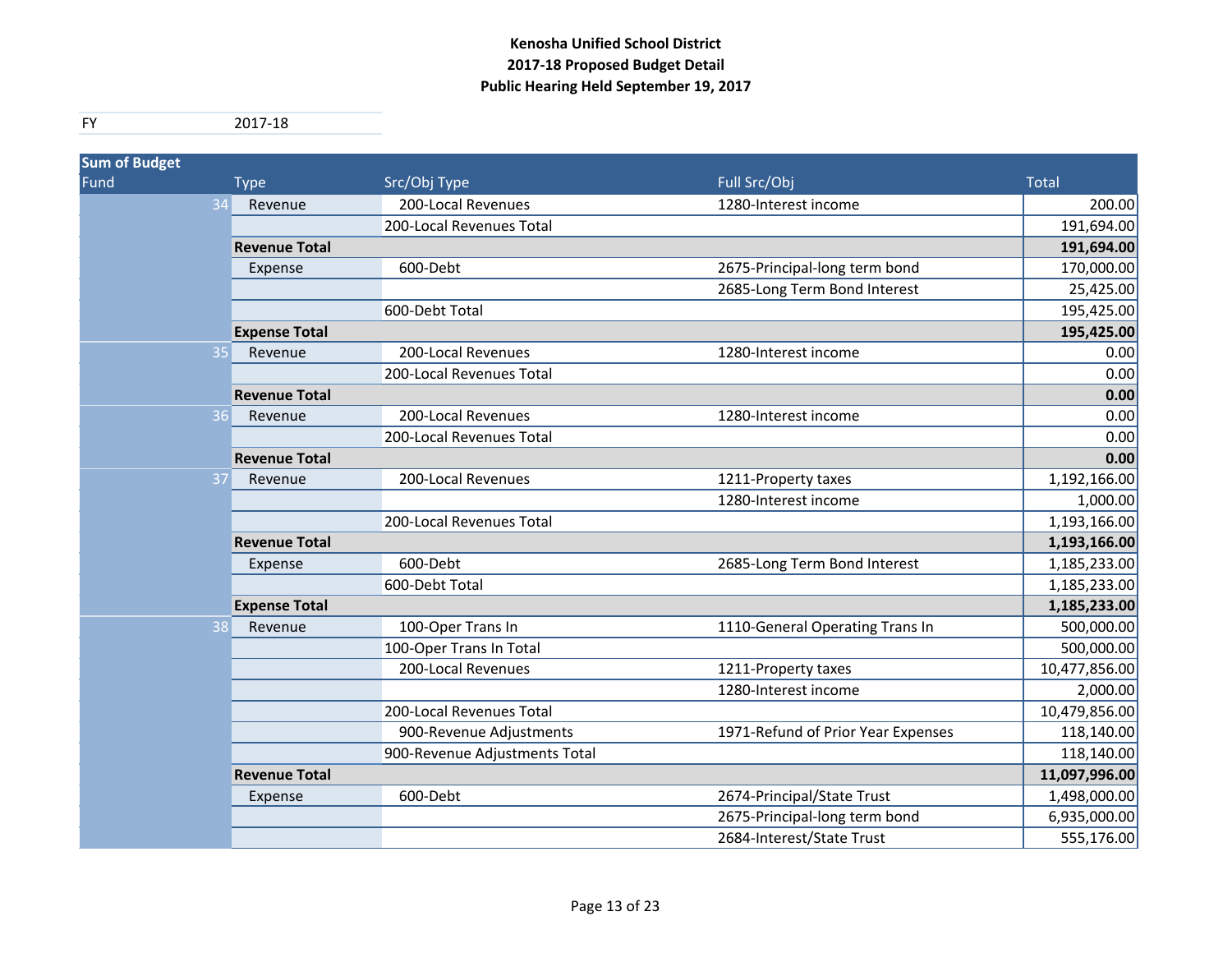| <b>Sum of Budget</b> |                      |                              |                                  |               |
|----------------------|----------------------|------------------------------|----------------------------------|---------------|
| Fund                 | <b>Type</b>          | Src/Obj Type                 | Full Src/Obj                     | <b>Total</b>  |
| 38                   | Expense              | 600-Debt                     | 2685-Long Term Bond Interest     | 2,607,160.00  |
|                      |                      | 600-Debt Total               |                                  | 11,595,336.00 |
|                      | <b>Expense Total</b> |                              |                                  | 11,595,336.00 |
| 39                   | Revenue              | 200-Local Revenues           | 1280-Interest income             | 0.00          |
|                      |                      | 200-Local Revenues Total     |                                  | 0.00          |
|                      | <b>Revenue Total</b> |                              |                                  | 0.00          |
| 43                   | Revenue              | 200-Local Revenues           | 1280-Interest income             | 100,000.00    |
|                      |                      | 200-Local Revenues Total     |                                  | 100,000.00    |
|                      | <b>Revenue Total</b> |                              |                                  | 100,000.00    |
|                      | Expense              | 100-Salaries                 | 2166-Overtime-trades             | 0.00          |
|                      |                      |                              | 2168-Overtime-custodial          | 0.00          |
|                      |                      | 100-Salaries Total           |                                  | 0.00          |
|                      |                      | 200-Benefits                 | 2214-WRS Contribution-NonCert ER | 0.00          |
|                      |                      |                              | 2222-Fica/medicare               | 0.00          |
|                      |                      |                              | 2253-Worker's compensation       | 0.00          |
|                      |                      | 200-Benefits Total           |                                  | 0.00          |
|                      |                      | 300-Purchased Services       | 2318-Legal Services              | 0.00          |
|                      |                      |                              | 2327-Construction services       | 11,967,156.60 |
|                      |                      | 300-Purchased Services Total |                                  | 11,967,156.60 |
|                      | <b>Expense Total</b> |                              |                                  | 11,967,156.60 |
| 44                   | Revenue              | 200-Local Revenues           | 1280-Interest income             | 300,000.00    |
|                      |                      | 200-Local Revenues Total     |                                  | 300,000.00    |
|                      | <b>Revenue Total</b> |                              |                                  | 300,000.00    |
|                      | Expense              | 300-Purchased Services       | 2327-Construction services       | 7,978,742.00  |
|                      |                      | 300-Purchased Services Total |                                  | 7,978,742.00  |
|                      | <b>Expense Total</b> |                              |                                  | 7,978,742.00  |
| 47                   | Revenue              | 200-Local Revenues           | 1280-Interest income             | 1,000.00      |
|                      |                      | 200-Local Revenues Total     |                                  | 1,000.00      |
|                      | <b>Revenue Total</b> |                              |                                  | 1,000.00      |
|                      | Expense              | 300-Purchased Services       | 2327-Construction services       | 2,540,822.00  |
|                      |                      | 300-Purchased Services Total |                                  | 2,540,822.00  |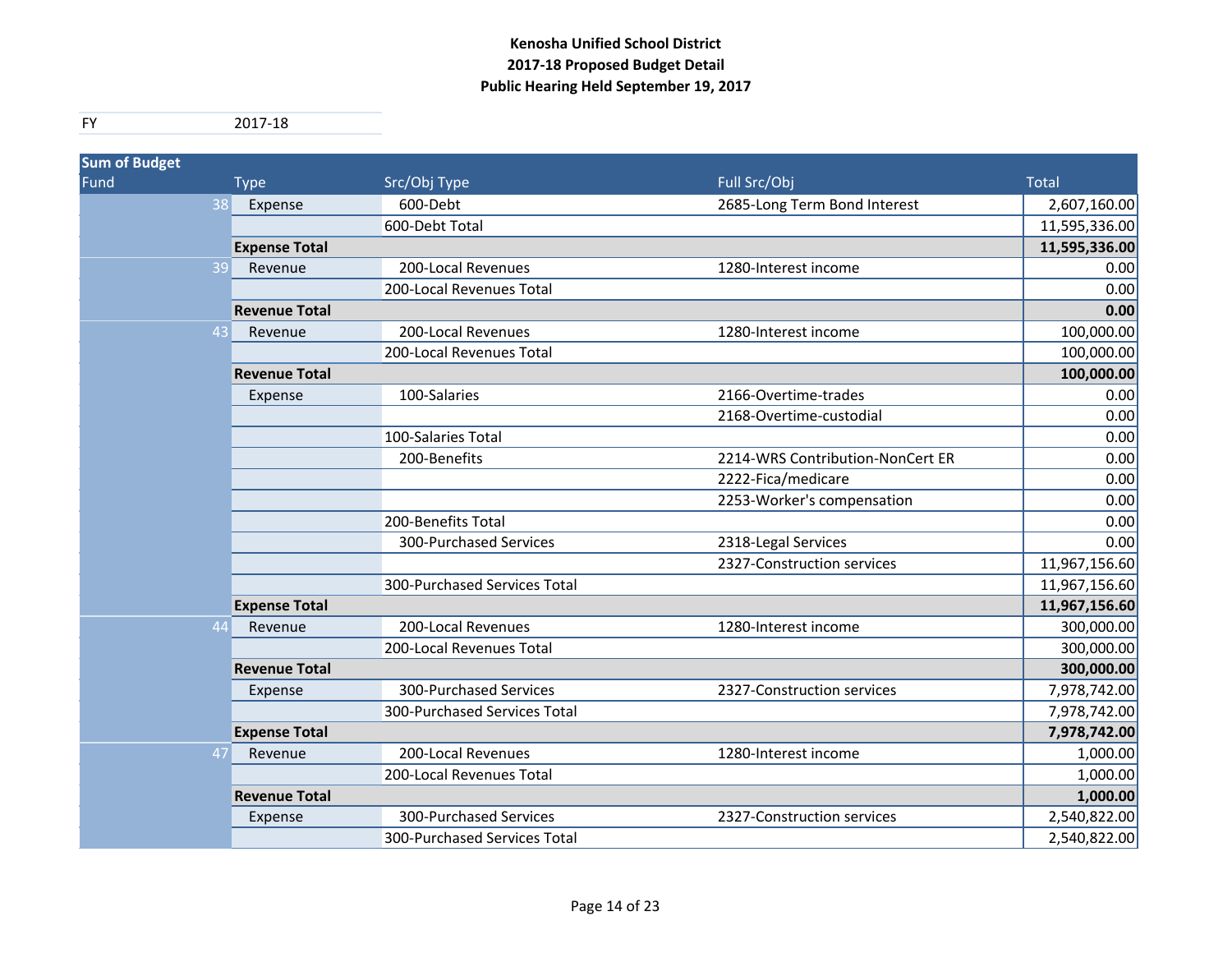| <b>Sum of Budget</b> |    |                      |                          |                                    |              |
|----------------------|----|----------------------|--------------------------|------------------------------------|--------------|
| Fund                 |    | <b>Type</b>          | Src/Obj Type             | Full Src/Obj                       | <b>Total</b> |
|                      | 47 | <b>Expense Total</b> |                          |                                    | 2,540,822.00 |
|                      | 50 | Revenue              | 200-Local Revenues       | 1251-Pupil meals                   | 1,000,000.00 |
|                      |    |                      |                          | 1252-Adult meals                   | 7,000.00     |
|                      |    |                      |                          | 1254-Snacks                        | 5,000.00     |
|                      |    |                      |                          | 1257-Breakfast sales               | 57,000.00    |
|                      |    |                      |                          | 1258-Milk sales                    | 60,000.00    |
|                      |    |                      |                          | 1259-Ala carte sales               | 900,000.00   |
|                      |    |                      |                          | 1280-Interest income               | 500.00       |
|                      |    |                      | 200-Local Revenues Total |                                    | 2,029,500.00 |
|                      |    |                      | 600-State Aid            | 1617-Food service state aid        | 141,000.00   |
|                      |    |                      | 600-State Aid Total      |                                    | 141,000.00   |
|                      |    |                      | 700-Federal Aid          | 1714-Donated commodities           | 500,000.00   |
|                      |    |                      |                          | 1717-Food service aid              | 5,888,000.00 |
|                      |    |                      |                          | 1730-Federal special projects aids | 218,800.00   |
|                      |    |                      | 700-Federal Aid Total    |                                    | 6,606,800.00 |
|                      |    | <b>Revenue Total</b> |                          |                                    | 8,777,300.00 |
|                      |    | Expense              | 100-Salaries             | 2111-Perm FT Supervisory           | 235,586.56   |
|                      |    |                      |                          | 2117-Perm FT secretary/clerical    | 85,367.19    |
|                      |    |                      |                          | 2118-Perm FT custodial             | 495,838.38   |
|                      |    |                      |                          | 2128-Perm PT custodials            | 334,877.62   |
|                      |    |                      |                          | 2129-Perm PT ed assistants         | 777,296.96   |
|                      |    |                      |                          | 2149-Temp PT ed assistants         | 231,443.50   |
|                      |    |                      |                          | 2190-Longevity pay                 | 1,237.50     |
|                      |    |                      |                          | 2194-Spec Event Pay (Food Service) | 653.43       |
|                      |    |                      | 100-Salaries Total       |                                    | 2,162,301.14 |
|                      |    |                      | 200-Benefits             | 2214-WRS Contribution-NonCert ER   | 113,583.45   |
|                      |    |                      |                          | 2218-Contr to OPEB Trust           | 50,305.34    |
|                      |    |                      |                          | 2222-Fica/medicare                 | 135,581.88   |
|                      |    |                      |                          | 2230-Life insurance                | 3,608.14     |
|                      |    |                      |                          | 2241-Health insurance              | 444,314.65   |
|                      |    |                      |                          | 2243-Dental insurance              | 30,985.88    |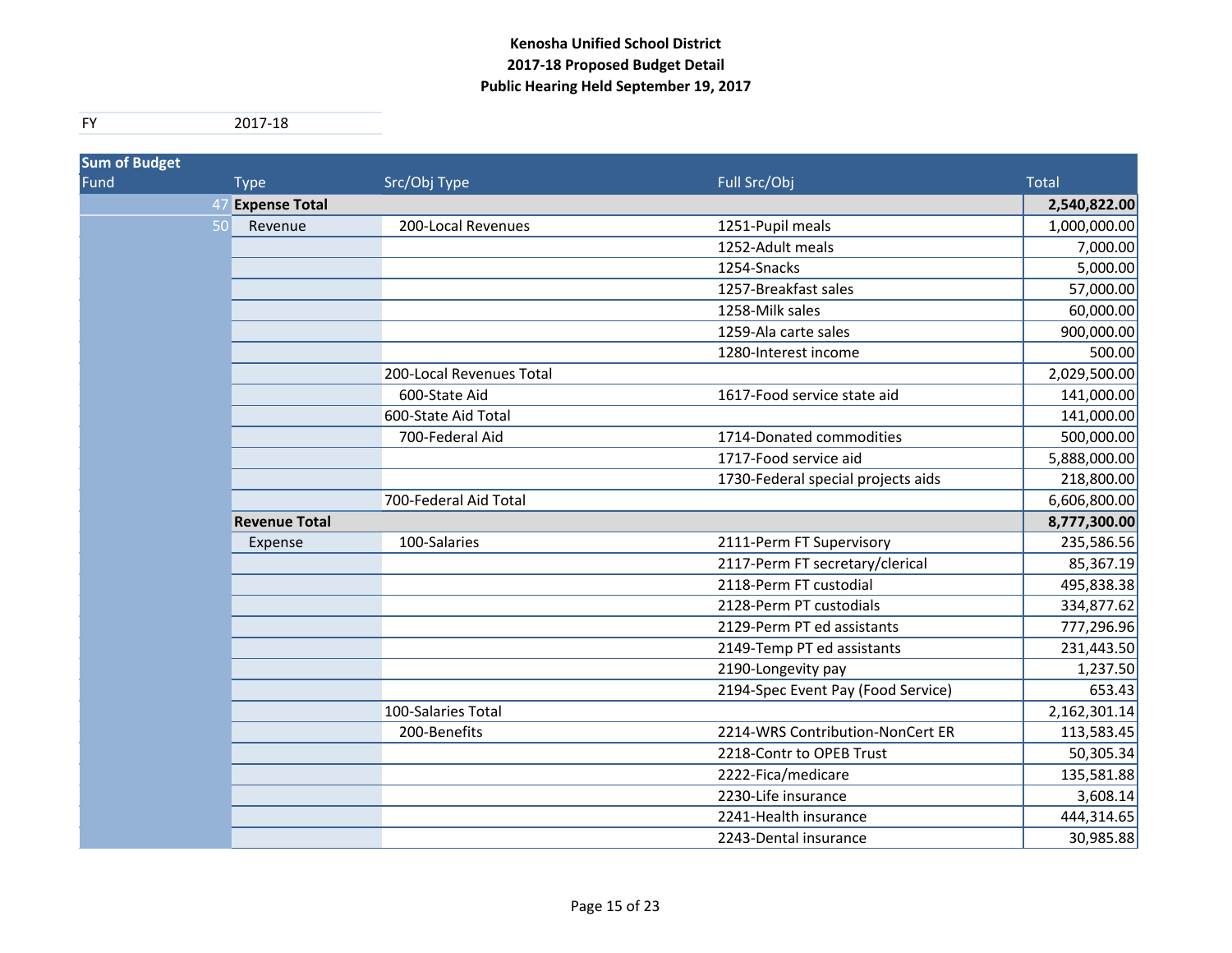| <b>Sum of Budget</b> |             |                              |                                      |              |
|----------------------|-------------|------------------------------|--------------------------------------|--------------|
| Fund                 | <b>Type</b> | Src/Obj Type                 | Full Src/Obj                         | <b>Total</b> |
| 50                   | Expense     | 200-Benefits                 | 2251-Long term disab insurance       | 1,352.18     |
|                      |             |                              | 2253-Worker's compensation           | 18,592.71    |
|                      |             | 200-Benefits Total           |                                      | 798,324.23   |
|                      |             | 300-Purchased Services       | 2311-Prof/tech services              | 60,000.00    |
|                      |             |                              | 2317-Independent Contractor          | 20,000.00    |
|                      |             |                              | 2324-Equipment maintenance           | 100,000.00   |
|                      |             |                              | 2327-Construction services           | 0.00         |
|                      |             |                              | 2342-Employee Travel Exp             | 51,000.00    |
|                      |             |                              | 2343-Empl in-dist mileage            | 1,000.00     |
|                      |             |                              | 2351-Advertising                     | 275.00       |
|                      |             |                              | 2353-Postage                         | 10,000.00    |
|                      |             |                              | 2354-Printing & Copying Costs        | 20,000.00    |
|                      |             |                              | 2355-Telephone                       | 3,000.00     |
|                      |             |                              | 2387-Tuition Payments(State)         | 3,000.00     |
|                      |             | 300-Purchased Services Total |                                      | 268,275.00   |
|                      |             | 400-Supplies                 | 2411-General supplies                | 539,594.66   |
|                      |             |                              | 2413-Printer Toner & Printer Ink     | 2,000.00     |
|                      |             |                              | 2415-Food supplies                   | 4,742,104.97 |
|                      |             |                              | 2417-Copier & Printer Paper          | 500.00       |
|                      |             |                              | 2440-Small Equip <\$1000 (non-tech)  | 14,200.00    |
|                      |             |                              | 2442-Equip \$1000-5000 (non-tech)    | 70,000.00    |
|                      |             |                              | 2447-Tech Equip \$1000-5000          | 4,000.00     |
|                      |             |                              | 2448-Small Technical Equip <\$1000   | 5,000.00     |
|                      |             |                              | 2480-Software (Non-Instructional)    | 65,000.00    |
|                      |             |                              | 2491-Prof Materials(Non-Instructnl)  | 1,000.00     |
|                      |             | 400-Supplies Total           |                                      | 5,443,399.63 |
|                      |             | 500-Capital Outlay           | 2561-Replace Equip \$1000-5000 (ea.) | 0.00         |
|                      |             |                              | 2562-Replace Equip > \$5000 (ea.)    | 30,000.00    |
|                      |             |                              | 2572-Vehicle rental                  | 0.00         |
|                      |             | 500-Capital Outlay Total     |                                      | 30,000.00    |
|                      |             | 900-Other                    | 2942-Employee dues/fees              | 75,000.00    |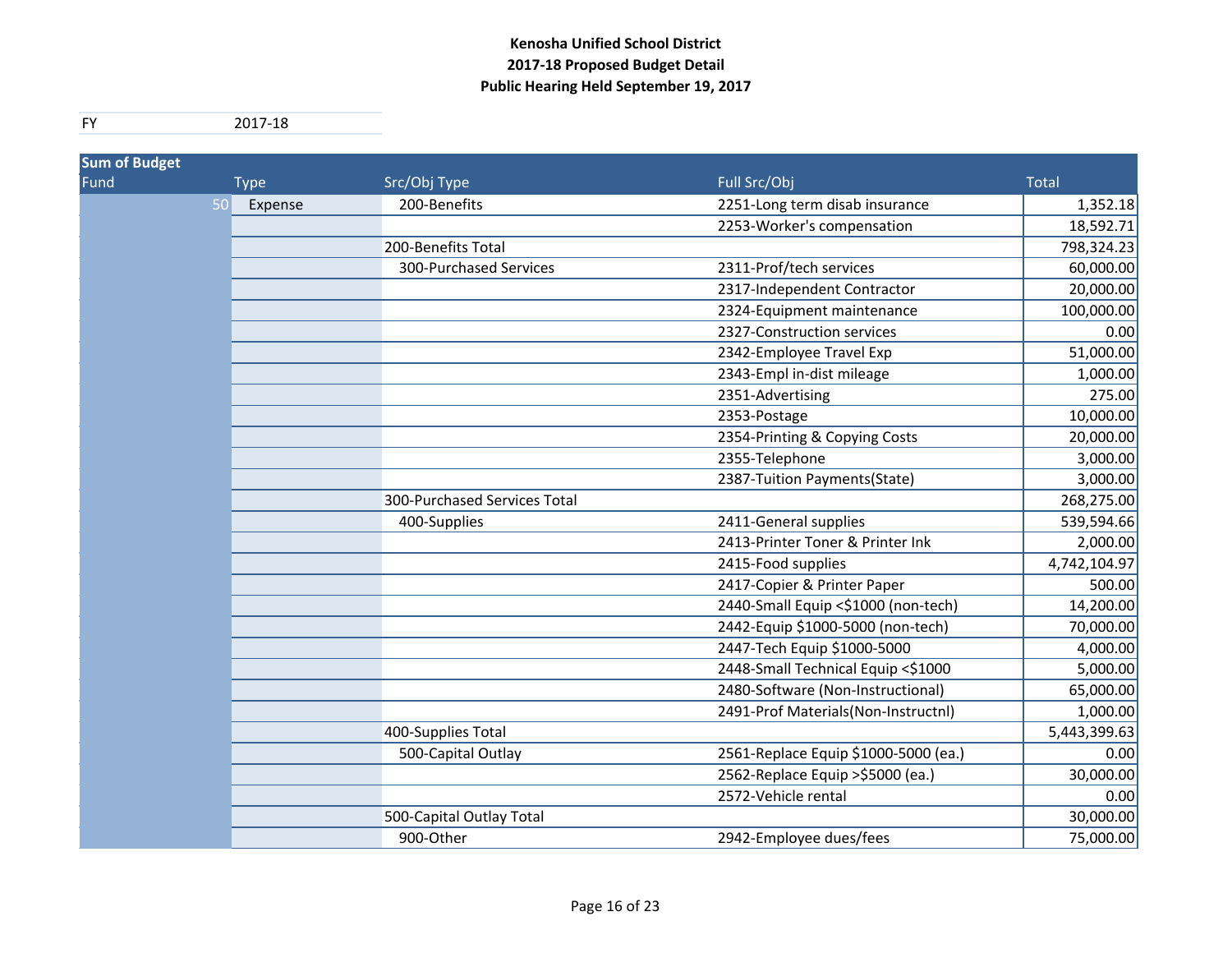| <b>Sum of Budget</b> |                      |                               |                                     |               |
|----------------------|----------------------|-------------------------------|-------------------------------------|---------------|
| Fund                 | <b>Type</b>          | Src/Obj Type                  | Full Src/Obj                        | <b>Total</b>  |
|                      | 50 Expense           | 900-Other Total               |                                     | 75,000.00     |
|                      | <b>Expense Total</b> |                               |                                     | 8,777,300.00  |
| 60                   | Expense              | 400-Supplies                  | 2499-Activity supplies              | 0.00          |
|                      |                      | 400-Supplies Total            |                                     | 0.00          |
|                      | <b>Expense Total</b> |                               |                                     | 0.00          |
| 73                   | Revenue              | 200-Local Revenues            | 1280-Interest income                | 105,000.00    |
|                      |                      | 200-Local Revenues Total      |                                     | 105,000.00    |
|                      |                      | 900-Revenue Adjustments       | 1951-Dist Contrib to OPEB Trust     | 10,000,000.00 |
|                      |                      |                               | 1952-Empl Contrib to OPEB Trust     | 385,000.00    |
|                      |                      | 900-Revenue Adjustments Total |                                     | 10,385,000.00 |
|                      | <b>Revenue Total</b> |                               |                                     | 10,490,000.00 |
|                      | Expense              | 200-Benefits                  | 2230-Life insurance                 | 0.00          |
|                      |                      |                               | 2241-Health insurance               | 0.00          |
|                      |                      |                               | 2243-Dental insurance               | 0.00          |
|                      |                      |                               | 2245-Long term care insurance       | 0.00          |
|                      |                      | 200-Benefits Total            |                                     | 0.00          |
|                      |                      | 300-Purchased Services        | 2311-Prof/tech services             | 0.00          |
|                      |                      |                               | 2315-Consulting services            | 0.00          |
|                      |                      |                               | 2318-Legal Services                 | 0.00          |
|                      |                      | 300-Purchased Services Total  |                                     | 0.00          |
|                      |                      | 900-Other                     | 2941-District dues/fees             | 0.00          |
|                      |                      |                               | 2991-Trust Fund Expenditures        | 5,300,000.00  |
|                      |                      |                               | 2994-Implicit Rate Subsidy          | 4,300,000.00  |
|                      |                      | 900-Other Total               |                                     | 9,600,000.00  |
|                      | <b>Expense Total</b> |                               |                                     | 9,600,000.00  |
| 81                   | Revenue              | 200-Local Revenues            | 1211-Property taxes                 | 500,000.00    |
|                      |                      |                               | 1219-Other taxes                    | 0.00          |
|                      |                      |                               | 1298-Recreation Department Revenues | 30,000.00     |
|                      |                      | 200-Local Revenues Total      |                                     | 530,000.00    |
|                      | <b>Revenue Total</b> |                               |                                     | 530,000.00    |
|                      | Expense              | 100-Salaries                  | 2110-Perm FT Administrator          | 13,454.85     |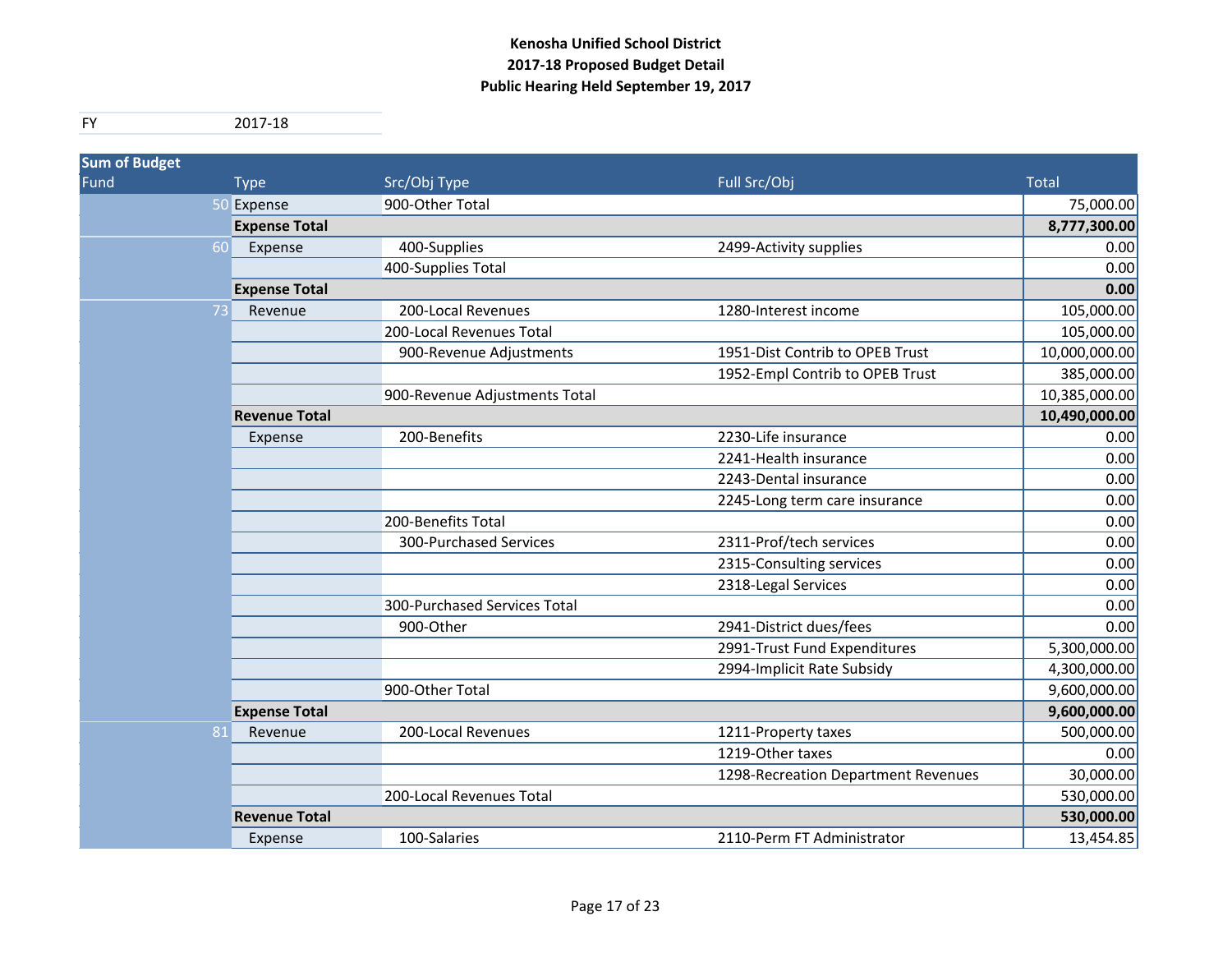| <b>Sum of Budget</b> |               |                        |                                     |              |
|----------------------|---------------|------------------------|-------------------------------------|--------------|
| Fund                 | <b>Type</b>   | Src/Obj Type           | Full Src/Obj                        | <b>Total</b> |
|                      | 81<br>Expense | 100-Salaries           | 2115-Perm FT other professionals    | 0.00         |
|                      |               |                        | 2117-Perm FT secretary/clerical     | 184,204.80   |
|                      |               |                        | 2118-Perm FT custodial              | 0.00         |
|                      |               |                        | 2119-Perm FT education assistant    | 28,703.15    |
|                      |               |                        | 2129-Perm PT ed assistants          | 20,000.00    |
|                      |               |                        | 2143-Temp PT Sub                    | 0.00         |
|                      |               |                        | 2149-Temp PT ed assistants          | 60,350.00    |
|                      |               |                        | 2168-Overtime-custodial             | 2,000.00     |
|                      |               |                        | 2171-Add'l pay-extra assignment     | 0.00         |
|                      |               |                        | 2173-Add'l pay-coaching             | 8,100.00     |
|                      |               |                        | 2190-Longevity pay                  | 460.00       |
|                      |               |                        | 2192-Pay/school functions           | 0.00         |
|                      |               |                        | 2193-Pay/non-school functions       | 2,800.00     |
|                      |               | 100-Salaries Total     |                                     | 320,072.80   |
|                      |               | 200-Benefits           | 2212-WRS Contribution-Cert ER       | 1,648.20     |
|                      |               |                        | 2214-WRS Contribution-NonCert ER    | 13,795.18    |
|                      |               |                        | 2218-Contr to OPEB Trust            | 9,625.53     |
|                      |               |                        | 2222-Fica/medicare                  | 20,772.15    |
|                      |               |                        | 2230-Life insurance                 | 1,018.44     |
|                      |               |                        | 2241-Health insurance               | 79,286.72    |
|                      |               |                        | 2243-Dental insurance               | 4,347.62     |
|                      |               |                        | 2251-Long term disab insurance      | 410.68       |
|                      |               |                        | 2253-Worker's compensation          | 2,867.53     |
|                      |               | 200-Benefits Total     |                                     | 133,772.05   |
|                      |               | 300-Purchased Services | 2316-Site Rentals-Off KUSD Property | 7,680.00     |
|                      |               |                        | 2324-Equipment maintenance          | 100.00       |
|                      |               |                        | 2329-Property services              | 16,000.00    |
|                      |               |                        | 2331-Gas for heat                   | 6,000.00     |
|                      |               |                        | 2336-Electricity                    | 14,000.00    |
|                      |               |                        | 2337-Water services                 | 1,200.00     |
|                      |               |                        | 2341-Pupil Bus Travel(func 2567)    | 500.00       |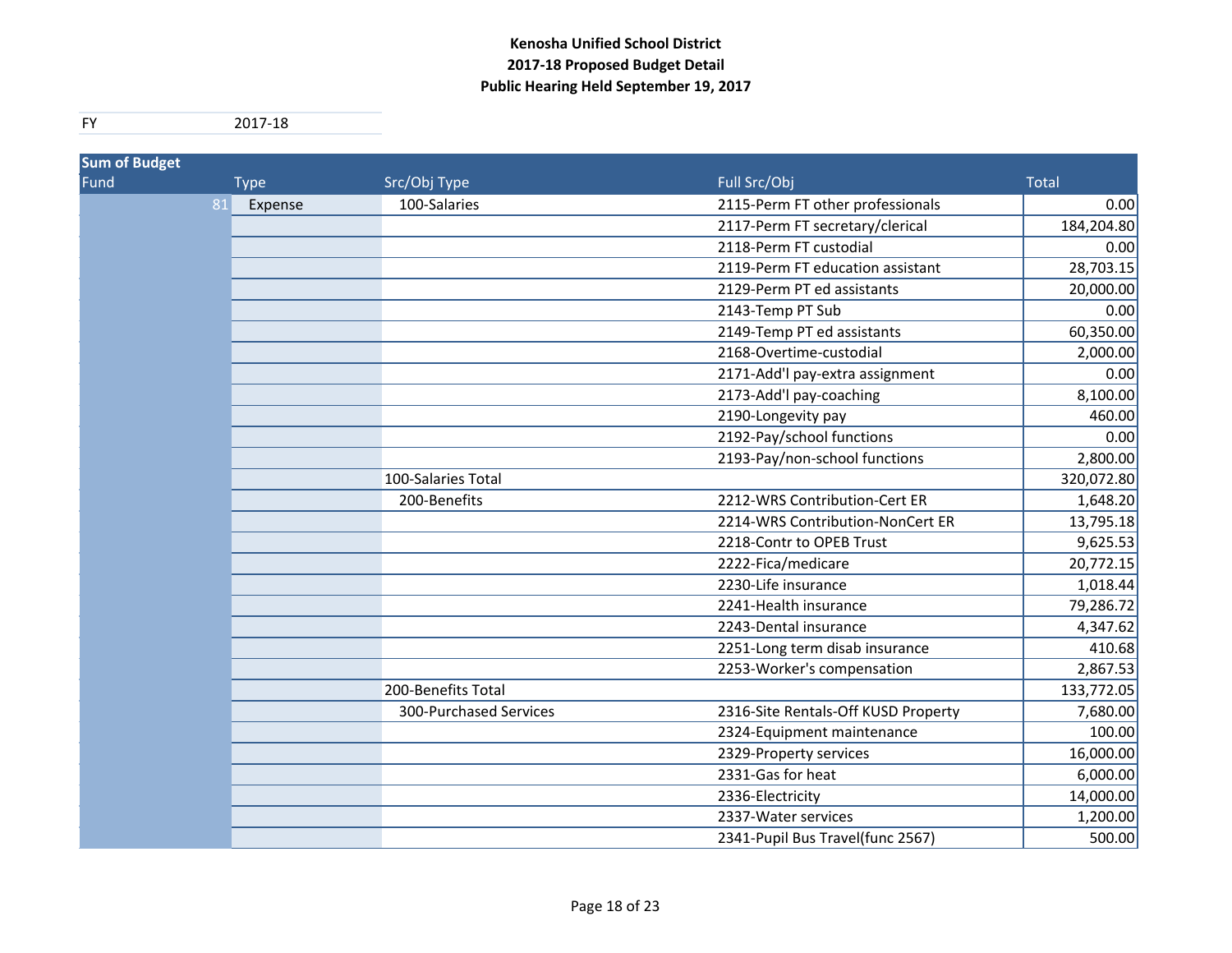| <b>Sum of Budget</b> |                      |                              |                                     |            |
|----------------------|----------------------|------------------------------|-------------------------------------|------------|
| Fund                 | <b>Type</b>          | Src/Obj Type                 | Full Src/Obj                        | Total      |
| 81                   | Expense              | 300-Purchased Services       | 2343-Empl in-dist mileage           | 1,400.00   |
|                      |                      |                              | 2351-Advertising                    | 668.03     |
|                      |                      |                              | 2353-Postage                        | 1,000.00   |
|                      |                      |                              | 2354-Printing & Copying Costs       | 2,651.97   |
|                      |                      |                              | 2355-Telephone                      | 2,000.00   |
|                      |                      | 300-Purchased Services Total |                                     | 53,200.00  |
|                      |                      | 400-Supplies                 | 2411-General supplies               | 20,660.86  |
|                      |                      |                              | 2413-Printer Toner & Printer Ink    | 400.00     |
|                      |                      |                              | 2417-Copier & Printer Paper         | 1,100.00   |
|                      |                      |                              | 2440-Small Equip <\$1000 (non-tech) | 225.00     |
|                      |                      |                              | 2448-Small Technical Equip <\$1000  | 1,000.00   |
|                      |                      | 400-Supplies Total           |                                     | 23,385.86  |
|                      |                      | 500-Capital Outlay           | 2542-Building Imprv Remodel/Replace | 0.00       |
|                      |                      | 500-Capital Outlay Total     |                                     | 0.00       |
|                      |                      | 900-Other                    | 2910-Taxes                          | 4,000.00   |
|                      |                      |                              | 2941-District dues/fees             | 0.00       |
|                      |                      |                              | 2942-Employee dues/fees             | 0.00       |
|                      |                      | 900-Other Total              |                                     | 4,000.00   |
|                      | <b>Expense Total</b> |                              |                                     | 534,430.71 |
| 83                   | Revenue              | 200-Local Revenues           | 1211-Property taxes                 | 725,662.00 |
|                      |                      | 200-Local Revenues Total     |                                     | 725,662.00 |
|                      | <b>Revenue Total</b> |                              |                                     | 725,662.00 |
|                      | Expense              | 100-Salaries                 | 2110-Perm FT Administrator          | 80,082.00  |
|                      |                      |                              | 2113-Perm FT teachers               | 62,222.00  |
|                      |                      |                              | 2119-Perm FT education assistant    | 20,546.19  |
|                      |                      |                              | 2140-Temporary Part Time            | 36,462.78  |
|                      |                      |                              | 2143-Temp PT Sub                    | 0.00       |
|                      |                      |                              | 2147-Temp PT secretary              | 36,524.80  |
|                      |                      |                              | 2167-Overtime-secretary/clerical    | 156.97     |
|                      |                      |                              | 2168-Overtime-custodial             | 522.80     |
|                      |                      |                              | 2170-Add'l pay - Dept Chair         | 0.00       |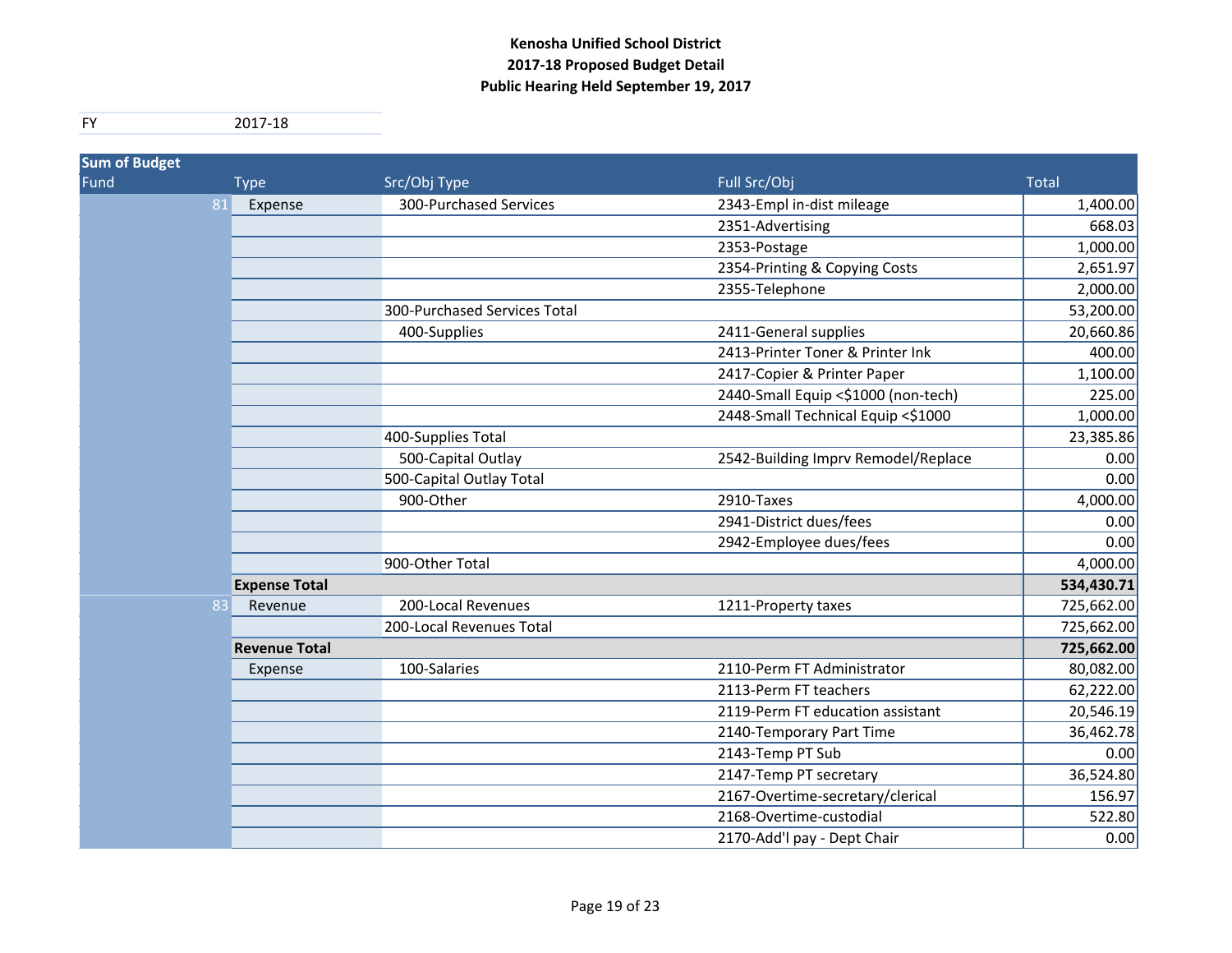| <b>Sum of Budget</b> |               |                              |                                     |              |
|----------------------|---------------|------------------------------|-------------------------------------|--------------|
| Fund                 | <b>Type</b>   | Src/Obj Type                 | Full Src/Obj                        | <b>Total</b> |
|                      | 83<br>Expense | 100-Salaries                 | 2171-Add'l pay-extra assignment     | 9,934.05     |
|                      |               |                              | 2179-Other pay- NOT OT              | 195.74       |
|                      |               | 100-Salaries Total           |                                     | 246,647.33   |
|                      |               | 200-Benefits                 | 2212-WRS Contribution-Cert ER       | 4,954.81     |
|                      |               |                              | 2214-WRS Contribution-NonCert ER    | 10,982.77    |
|                      |               |                              | 2218-Contr to OPEB Trust            | 8,971.88     |
|                      |               |                              | 2222-Fica/medicare                  | 19,210.20    |
|                      |               |                              | 2230-Life insurance                 | 1,866.25     |
|                      |               |                              | 2241-Health insurance               | 56,303.00    |
|                      |               |                              | 2243-Dental insurance               | 4,518.38     |
|                      |               |                              | 2251-Long term disab insurance      | 382.81       |
|                      |               |                              | 2253-Worker's compensation          | 2,563.86     |
|                      |               | 200-Benefits Total           |                                     | 109,753.96   |
|                      |               | 300-Purchased Services       | 2311-Prof/tech services             | 309,800.00   |
|                      |               |                              | 2312-Conference Registration Fees   | 4,715.00     |
|                      |               |                              | 2316-Site Rentals-Off KUSD Property | 100.00       |
|                      |               |                              | 2317-Independent Contractor         | 850.00       |
|                      |               |                              | 2341-Pupil Bus Travel(func 2567)    | 51.73        |
|                      |               |                              | 2342-Employee Travel Exp            | 145.15       |
|                      |               |                              | 2343-Empl in-dist mileage           | 1,000.00     |
|                      |               |                              | 2351-Advertising                    | 5,700.00     |
|                      |               |                              | 2353-Postage                        | 2,691.29     |
|                      |               |                              | 2354-Printing & Copying Costs       | 12,908.22    |
|                      |               | 300-Purchased Services Total |                                     | 337,961.39   |
|                      |               | 400-Supplies                 | 2411-General supplies               | 15,675.43    |
|                      |               |                              | 2413-Printer Toner & Printer Ink    | 250.00       |
|                      |               |                              | 2415-Food supplies                  | 20,005.71    |
|                      |               |                              | 2417-Copier & Printer Paper         | 2,558.97     |
|                      |               |                              | 2448-Small Technical Equip <\$1000  | 665.31       |
|                      |               |                              | 2480-Software (Non-Instructional)   | 91.67        |
|                      |               | 400-Supplies Total           |                                     | 39,247.09    |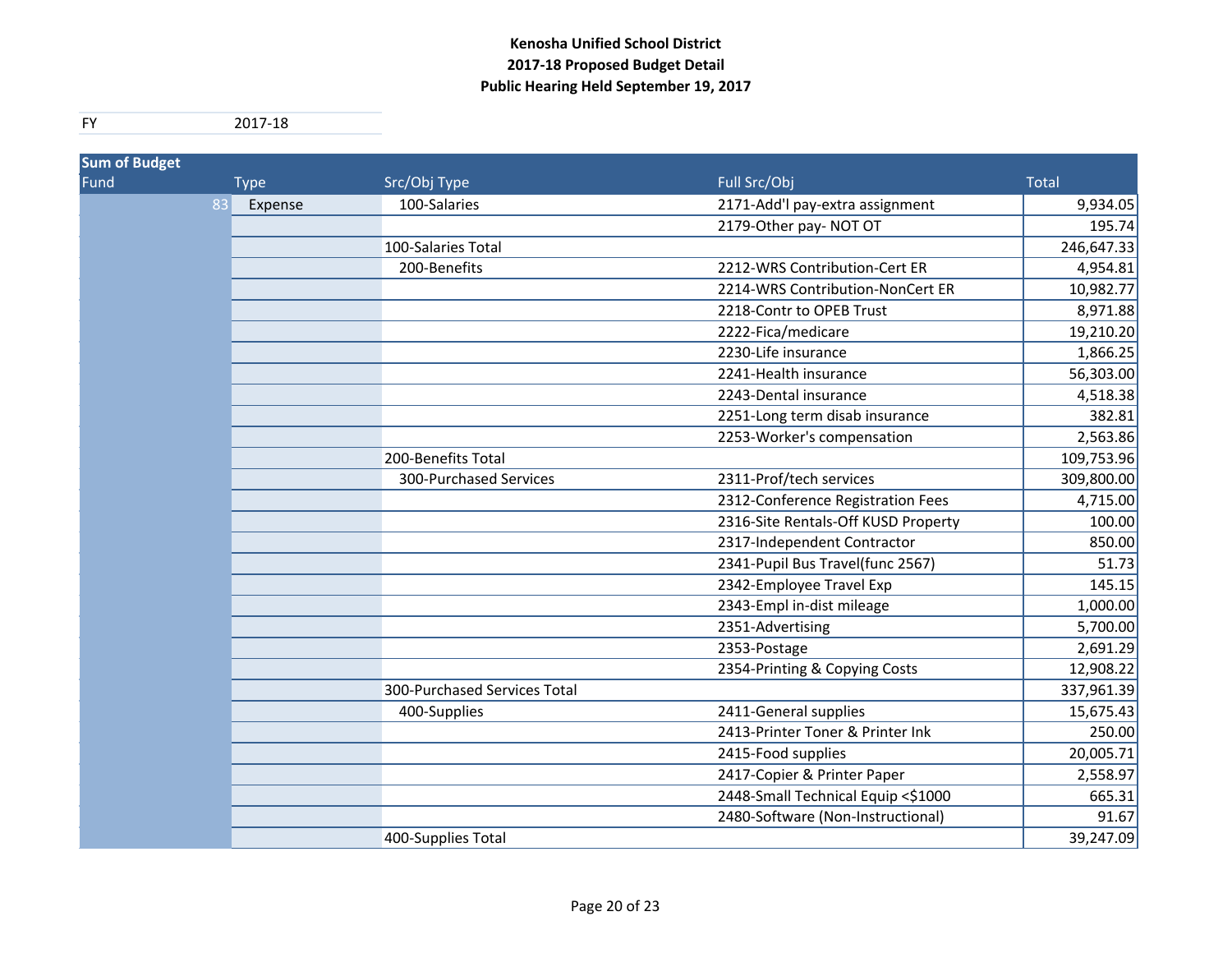| <b>Sum of Budget</b> |                      |                              |                                     |              |
|----------------------|----------------------|------------------------------|-------------------------------------|--------------|
| Fund <sup>'</sup>    | <b>Type</b>          | Src/Obj Type                 | Full Src/Obj                        | <b>Total</b> |
| 83                   | Expense              | 500-Capital Outlay           | 2542-Building Imprv Remodel/Replace | 138,338.04   |
|                      |                      | 500-Capital Outlay Total     |                                     | 138,338.04   |
|                      | <b>Expense Total</b> |                              |                                     | 871,947.81   |
| 85                   | Expense              | 300-Purchased Services       | 2311-Prof/tech services             | 6,071.36     |
|                      |                      |                              | 2313-Pupil services                 | 0.00         |
|                      |                      |                              | 2346-Non-Employee Travel Exp        | 0.00         |
|                      |                      | 300-Purchased Services Total |                                     | 6,071.36     |
|                      |                      | 400-Supplies                 | 2415-Food supplies                  | 0.00         |
|                      |                      | 400-Supplies Total           |                                     | 0.00         |
|                      | <b>Expense Total</b> |                              |                                     | 6,071.36     |
| 86                   | Revenue              | 200-Local Revenues           | 1211-Property taxes                 | 53,060.00    |
|                      |                      |                              | 1298-Recreation Department Revenues | 0.00         |
|                      |                      | 200-Local Revenues Total     |                                     | 53,060.00    |
|                      | <b>Revenue Total</b> |                              |                                     | 53,060.00    |
|                      | Expense              | 100-Salaries                 | 2113-Perm FT teachers               | 11,700.00    |
|                      |                      |                              | 2114-Perm FT teacher consultant     | 0.00         |
|                      |                      |                              | 2140-Temporary Part Time            | 9,794.00     |
|                      |                      |                              | 2149-Temp PT ed assistants          | 0.00         |
|                      |                      |                              | 2179-Other pay- NOT OT              | 1,500.00     |
|                      |                      | 100-Salaries Total           |                                     | 22,994.00    |
|                      |                      | 200-Benefits                 | 2212-WRS Contribution-Cert ER       | 4,070.00     |
|                      |                      |                              | 2222-Fica/medicare                  | 4,490.00     |
|                      |                      |                              | 2253-Worker's compensation          | 587.00       |
|                      |                      | 200-Benefits Total           |                                     | 9,147.00     |
|                      |                      | 300-Purchased Services       | 2311-Prof/tech services             | 0.00         |
|                      |                      |                              | 2354-Printing & Copying Costs       | 0.00         |
|                      |                      | 300-Purchased Services Total |                                     | 0.00         |
|                      |                      | 400-Supplies                 | 2411-General supplies               | 20,919.00    |
|                      |                      |                              | 2415-Food supplies                  | 0.00         |
|                      |                      |                              | 2420-Apparel                        | 0.00         |
|                      |                      |                              | 2440-Small Equip <\$1000 (non-tech) | 0.00         |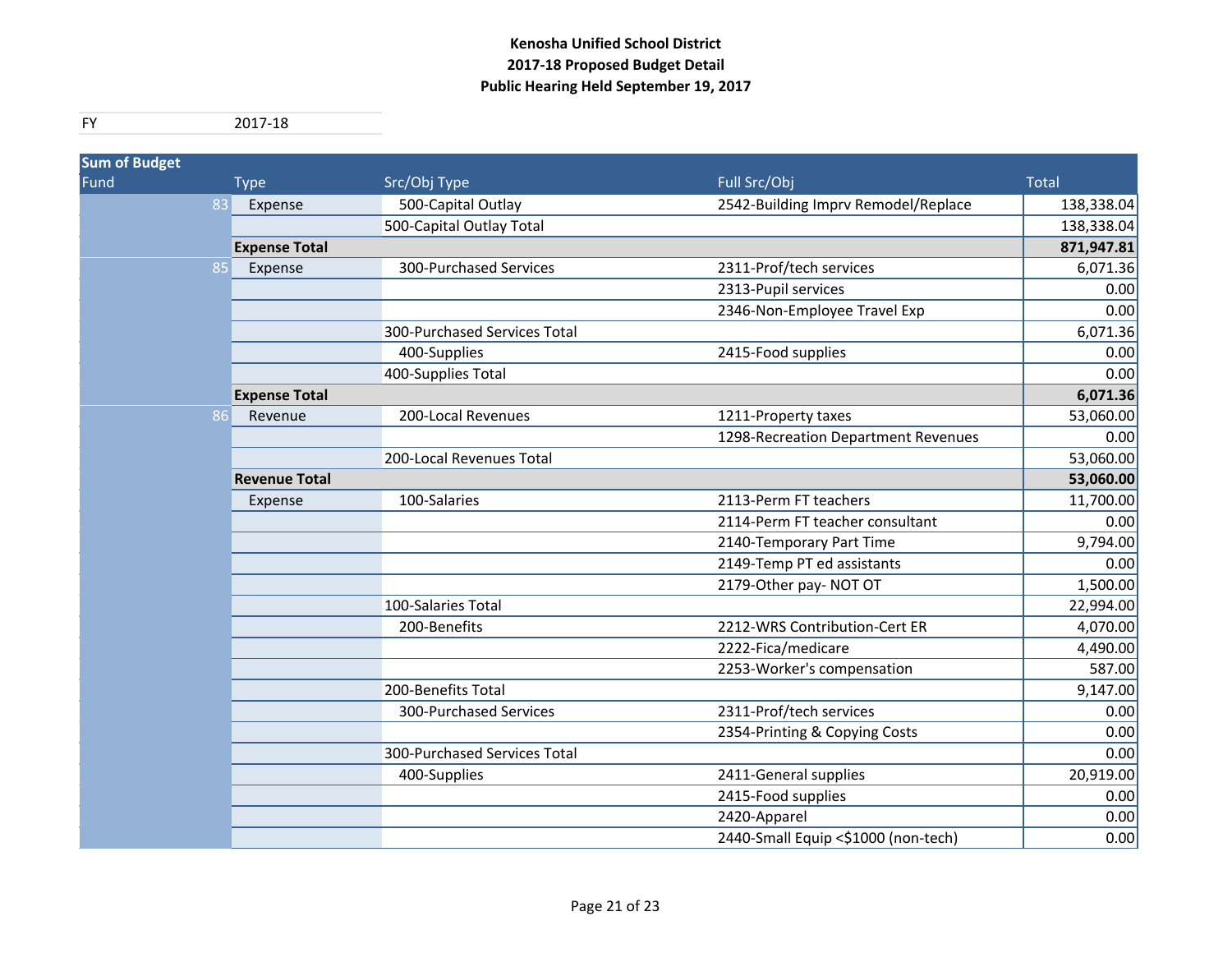| <b>Sum of Budget</b> |    |                      |                              |                                     |              |
|----------------------|----|----------------------|------------------------------|-------------------------------------|--------------|
| Fund <sup>'</sup>    |    | <b>Type</b>          | Src/Obj Type                 | Full Src/Obj                        | <b>Total</b> |
|                      | 86 | Expense              | 400-Supplies                 | 2450-Objects for resale             | 0.00         |
|                      |    |                      |                              | 2490-Media rentals                  | 0.00         |
|                      |    |                      | 400-Supplies Total           |                                     | 20,919.00    |
|                      |    | <b>Expense Total</b> |                              |                                     | 53,060.00    |
|                      | 87 | Revenue              | 200-Local Revenues           | 1211-Property taxes                 | 204,278.00   |
|                      |    |                      |                              | 1291-Gifts                          | 0.00         |
|                      |    |                      |                              | 1298-Recreation Department Revenues | 0.00         |
|                      |    |                      | 200-Local Revenues Total     |                                     | 204,278.00   |
|                      |    | <b>Revenue Total</b> |                              |                                     | 204,278.00   |
|                      |    | Expense              | 100-Salaries                 | 2113-Perm FT teachers               | 3,500.00     |
|                      |    |                      |                              | 2114-Perm FT teacher consultant     | 6,500.00     |
|                      |    |                      |                              | 2140-Temporary Part Time            | 0.00         |
|                      |    |                      |                              | 2179-Other pay- NOT OT              | 20,614.00    |
|                      |    |                      | 100-Salaries Total           |                                     | 30,614.00    |
|                      |    |                      | 200-Benefits                 | 2212-WRS Contribution-Cert ER       | 1,702.00     |
|                      |    |                      |                              | 2222-Fica/medicare                  | 1,773.00     |
|                      |    |                      |                              | 2253-Worker's compensation          | 214.00       |
|                      |    |                      | 200-Benefits Total           |                                     | 3,689.00     |
|                      |    |                      | 300-Purchased Services       | 2311-Prof/tech services             | 36,982.00    |
|                      |    |                      |                              | 2341-Pupil Bus Travel(func 2567)    | 0.00         |
|                      |    |                      |                              | 2342-Employee Travel Exp            | 0.00         |
|                      |    |                      |                              | 2354-Printing & Copying Costs       | 0.00         |
|                      |    |                      | 300-Purchased Services Total |                                     | 36,982.00    |
|                      |    |                      | 400-Supplies                 | 2411-General supplies               | 37,100.00    |
|                      |    |                      |                              | 2420-Apparel                        | 0.00         |
|                      |    |                      |                              | 2447-Tech Equip \$1000-5000         | 51,520.00    |
|                      |    |                      |                              | 2450-Objects for resale             | 0.00         |
|                      |    |                      | 400-Supplies Total           |                                     | 88,620.00    |
|                      |    |                      | 500-Capital Outlay           | 2558-New Tech Equip > \$5000(ea.)   | 42,773.00    |
|                      |    |                      |                              | 2572-Vehicle rental                 | 0.00         |
|                      |    |                      | 500-Capital Outlay Total     |                                     | 42,773.00    |